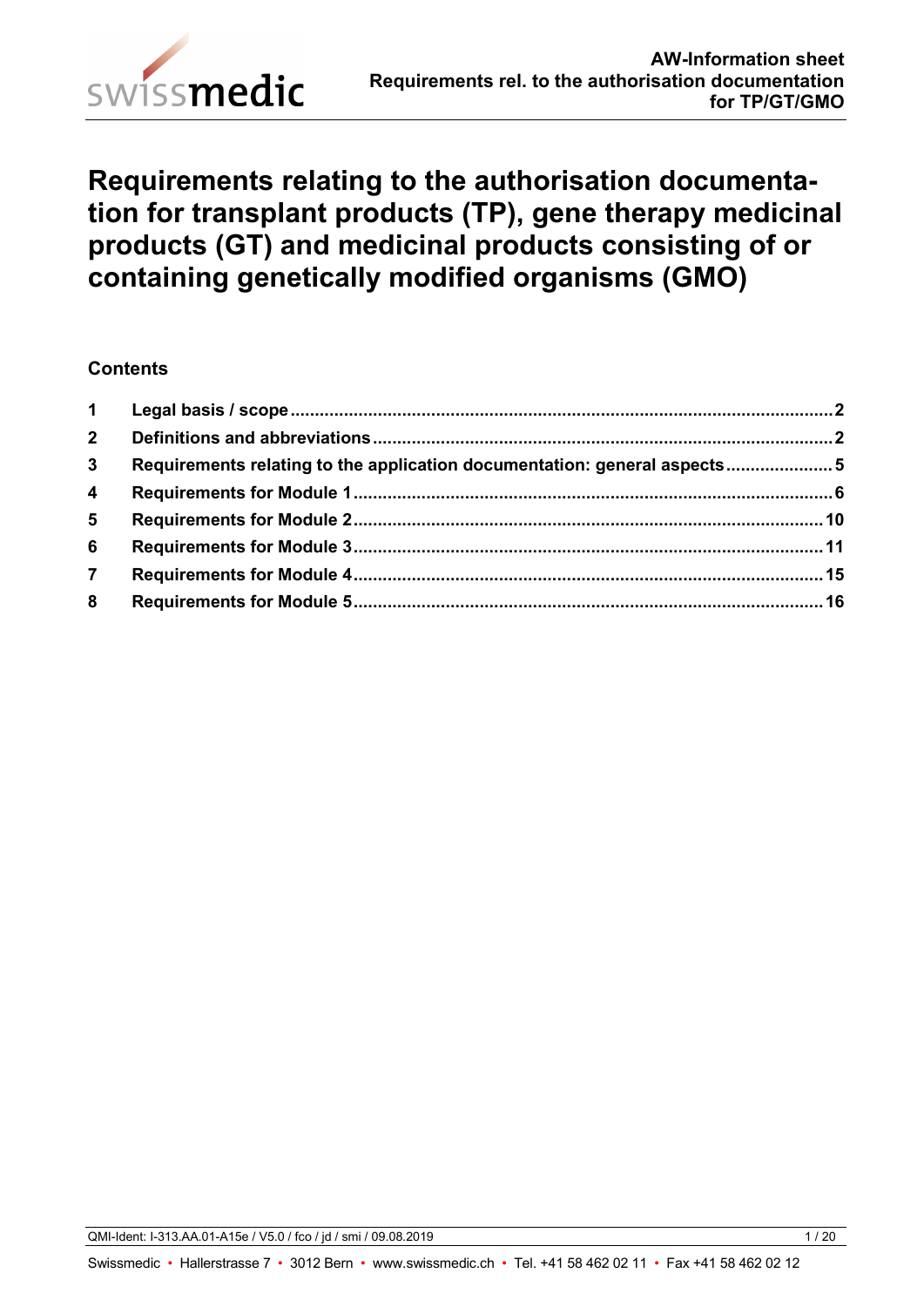

# <span id="page-1-0"></span>**1 Legal basis / scope**

The present recommendations apply to transplant products (TP), gene therapy medicinal products (GT) and medicinal products consisting of or containing genetically modified organisms (GMO), for human use, abbreviated to TP/GT/GMO. An authorisation by Swissmedic is required for these products.

Article 49 of the Transplantation Act states that in addition to the requirements therein, the provisions of Article 3, Articles 5 to 33, Articles 58 to 67 and Articles 84 to 90 of the Therapeutic Products Act (TPA) must be applied analogously for transplant products. According to Article 49, paragraph 3, Articles 36-41 and 53-57 of TPA also apply analogously to the handling of transplant products prepared from human organs, tissues or cells. The requirements relating to marketing authorisation for transplant products have thus been aligned more closely to those for medicinal products.

Because of the specific nature of TP/GT/GMO, adjustments are necessary for certain requirements, since the type and scope of the analytical, nonclinical and clinical data that is required to prove quality, safety and efficacy are specific, taking into account their biological and functional characteristics.

The purpose of the present information sheet is therefore to clarify the authorisation documentation that must be submitted with an application for a marketing authorisation for transplant products. These recommendations will be regularly adapted in accordance with practical experience acquired.

The present information sheet applies only to organs, tissue and cells that are covered by the definition of transplant products and to gene therapies and medicinal products with GMO. Annex 1 of this information sheet provides a non-exhaustive list of transplants to which the definition does not apply.

## <span id="page-1-1"></span>**2 Definitions and abbreviations**

| Active substance                                 | Substance responsible for the therapeutic effect, such as manipulated<br>cells (e.g. from a cell multiplication procedure, etc.) in a cell therapy<br>or from a tissue culture, TpP, genetically modified cells from an ex<br>vivo GT or active nucleic acid sequence from an in vivo GT product<br>(e.g. plasmid, genetically modified virus or microorganism).                                                                                                                                                                                                                      |
|--------------------------------------------------|---------------------------------------------------------------------------------------------------------------------------------------------------------------------------------------------------------------------------------------------------------------------------------------------------------------------------------------------------------------------------------------------------------------------------------------------------------------------------------------------------------------------------------------------------------------------------------------|
| <b>CTD</b>                                       | Common Technical Document <sup>1</sup> (CTD)                                                                                                                                                                                                                                                                                                                                                                                                                                                                                                                                          |
| ERA(R)                                           | Environmental Risk Assessment (Report)                                                                                                                                                                                                                                                                                                                                                                                                                                                                                                                                                |
| Excipients for the use of<br>transplant products | Substances that together with matrices, medical devices or additives<br>remain in the finished product but their mechanism of action is not pri-<br>marily responsible for the main intended mechanism of action of the<br>overall product (e.g. growth factors, fibrin glues, etc.)                                                                                                                                                                                                                                                                                                  |
| <b>GMO</b>                                       | Genetically modified organisms, more specifically – genetically modi-<br>fied bacteria and viruses. According to the Release Ordinance (RO),<br>a GMO is an organism whose genetic material has been modified by<br>genetic engineering techniques in a way that does not occur naturally<br>by crossbreeding or natural recombination. According to Article 6 of<br>the Therapeutic Products Ordinance (TPO), as well as the require-<br>ments of the TPA, those specified in Article 28 of the RO must also<br>be satisfied for the authorisation of a medicinal product containing |

QMI-Ident: I-313.AA.01-A15e / V5.0 / fco / jd / smi / 09.08.2019 2 / 20

<span id="page-1-2"></span>See 'Volume 2B, Notice to Applicants, Presentation and format of the dossier, Common Technical Document (CTD)' of the European Commission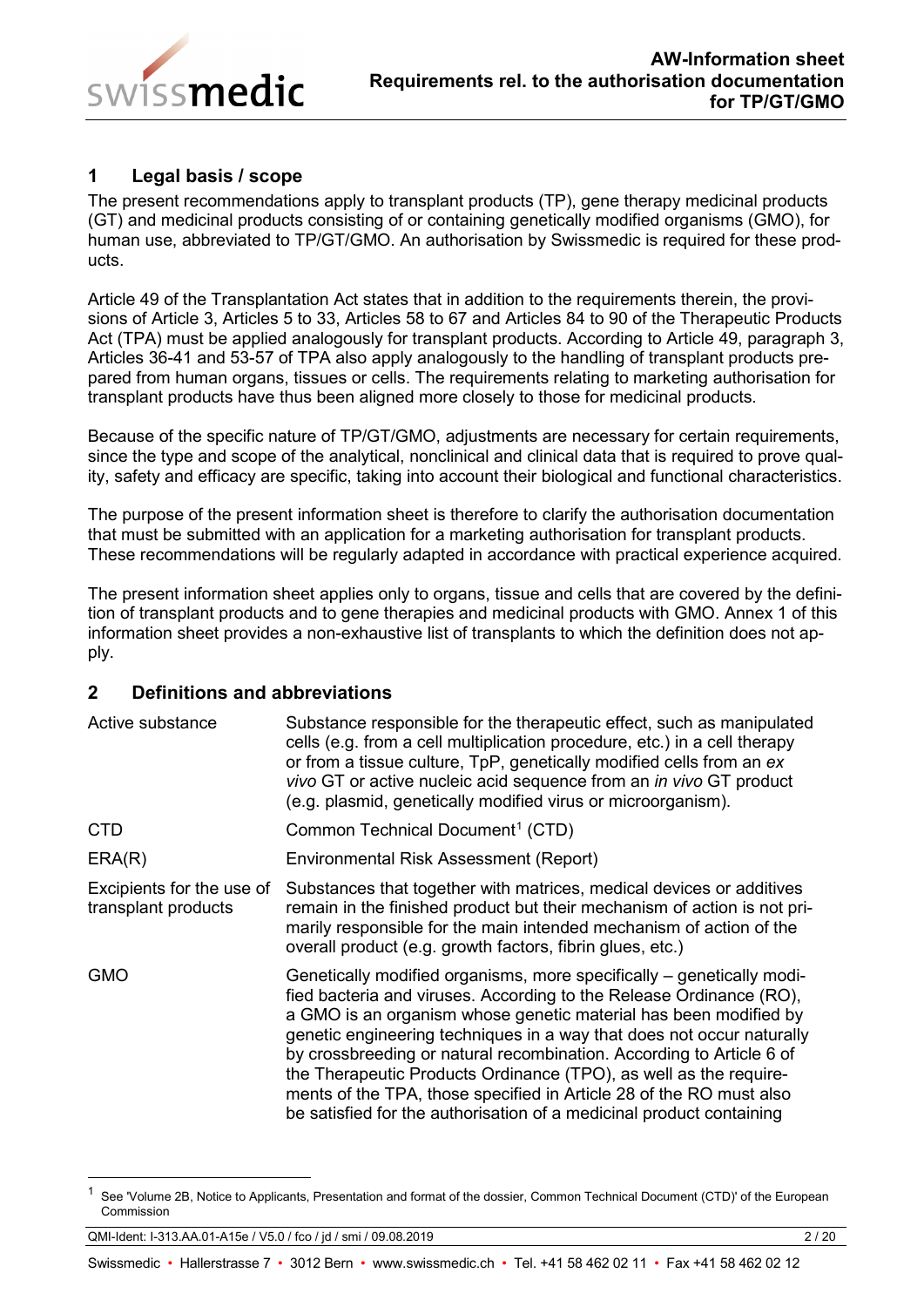

GMP. Taking account of the RO, the competent authority (i.e. Swissmedic) manages and coordinates the authorisation procedure.

GT GENE GENE GENE GENERAL GENERAL GENERAL GENERAL GENERAL GENERAL GENERAL GENERAL GENERAL GENERAL GENERAL GENERAL GENERAL GENERAL GENERAL GENERAL GENERAL GENERAL GENERAL GENERAL GENERAL GENERAL GENERAL GENERAL GENERAL GENE product with the following attributes: a) It contains an active substance containing, or consisting of, a recombinant nucleic acid, which is used in, or administered to, humans in order to regulate, repair, replace, add or remove a nucleic acid sequence. b) Its therapeutic, prophylactic or diagnostic effect is directly related to the recombinant nucleic acid sequence or to the product resulting from the expression of this sequence. The finished medicinal product

consists of a plasmid or viral vector (*in vivo* gene therapy) or genetically modified cells (*ex vivo* gene therapy), formulated in its definitive primary packaging for the intended medical purposed. The finished medicinal product can be combined with a medical device or an active implantable medical device. According to Article 2 c, the Therapeutic Products Act (TPA) also applies to therapeutic treatments such as gene therapy, insofar as they relate directly to therapeutic products. The Federal Council may enact provisions specific to this subject.

Manufacturing additives Additives refer to all materials (e.g. growth factors, cytokines, carrier solutions, etc.) – with the exception of medical devices – that come into contact with organs, tissues or cells during the harvesting, preserving, manufacturing, transforming or packaging prior to the therapeutic use of the transplantation product in human beings, but which are not present in the finished product.

- Method of administration This refers to the type of application, e.g. percutaneous implantations, intra-dermal applications or intravenous infusions.
- Pharmaceutical form This refers to galenic forms such as cell suspension, two-layer human skin equivalent, etc.
- PSUR PERIODIC Safety Update Report
- SmPC Summary of Product Characteristics

Starting material For a cell therapy or for tissue cultures, the starting material is considered to be the biological material from which the active substance is manufactured: organs, tissue or cells taken from the patient in person (autogenous transplants), from a donor (allogeneic transplants) or from an animal (xenogenous transplants).

> For *in vivo* GT, starting material refers to components from which viral, non-viral vectors and genetically modified microorganisms are obtained, e.g. packaging and/or production cells, plasmids, recombinant microbial cells, etc.

For *ex vivo* GT, starting material refers to cells (autologous, allogeneic or xenogeneic) and the vectors used for their genetic modifications.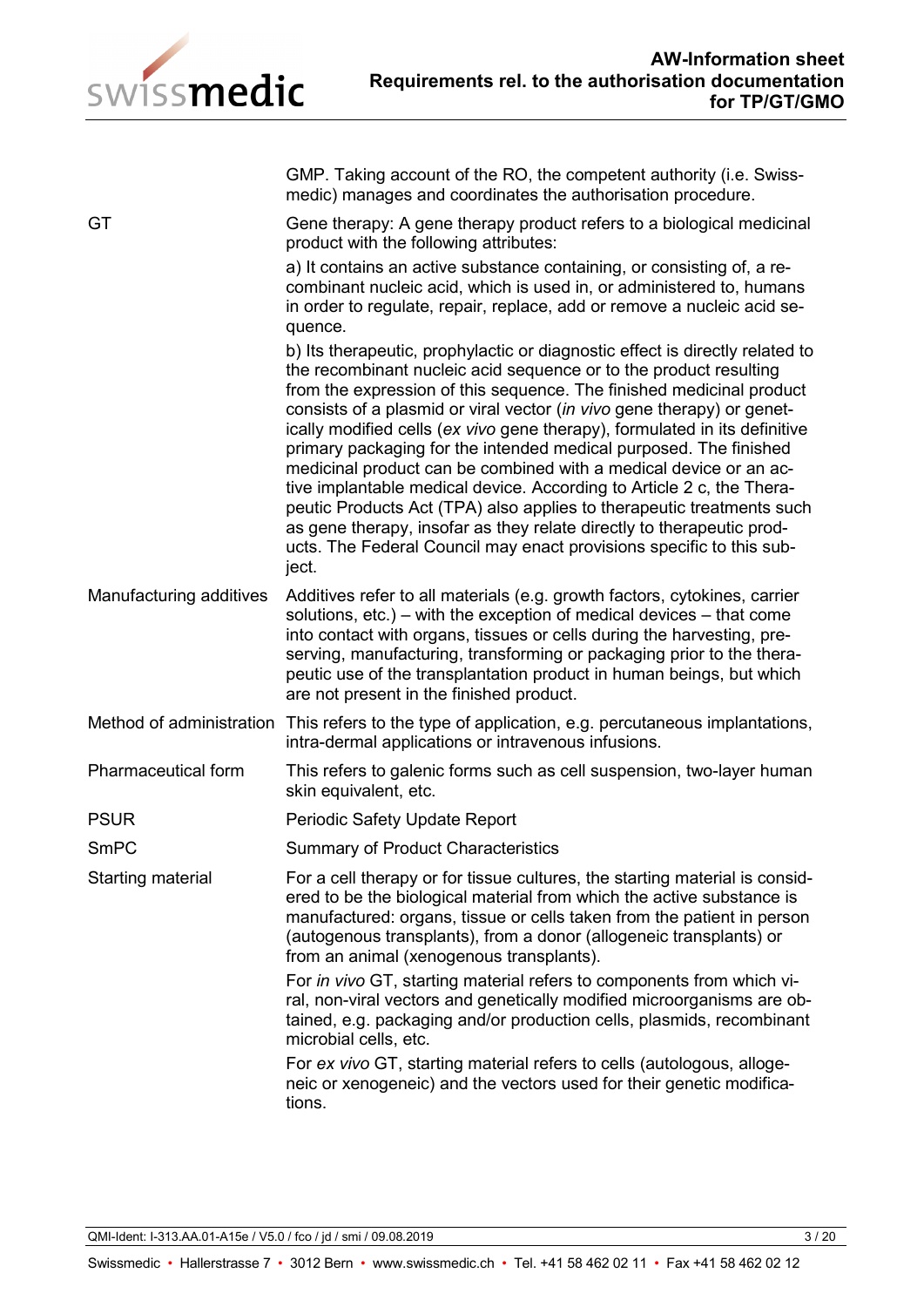

TP Transplant product: According to Article 3 Transplantation Act, transplant products are defined as products obtained from human or animal organs, tissues or cells which can be standardised (or whose production process can be standardised). The definition of a transplant product formulated in the Transplantation Act has been extended in consultation with the FOPH to produce the following working definition:

> "A transplant product (TP) is a product that is intended for transfer to a human and , or whose production process, can be, standardised which consists of, or contains, autogenous, allogeneic or xenogeneic vital organs, tissues or cells and which is manufactured by means of a standardised procedure. When transplanted, these organs, tissues or cells are generally manipulated in such a way that their original biological characteristics, physiological functions or structural properties are affected (see definition in Annex 1 to the EU Regulation 1394/2007 of 13 November 2007 on Advanced Therapy Medicinal Products), or the cells or tissues are not intended to perform essentially the same function(s) in the recipient as in the donor. These can be products from somatic cell therapy or *ex vivo* gene therapy (as defined in Annex I, part IV of Directive 2003/63/EC) or tissue engineering (as defined in the EU Regulation 1394/2007 of 13 November 2007 on Advanced Therapy Medicinal Products). Among other aspects, the TP serves to regenerate, improve or influence the human physiological body functions by means of a pharmacological, immunological or metabolic effect on humans, or can be used to replace human tissue in order to heal or protect against illnesses, injuries or impairments.

TPA Therapeutic Products Act, SR 812.21

# **3 General information**

Information (guidance documents and information sheets) and forms relating to the authorisation of a transplant product, a gene therapy medicinal product (GT) or a medicinal product consisting of, or containing, genetically modified organisms (GMO) can be found on the Swissmedic website  $\rightarrow$  Services and Lists  $\rightarrow$  Documents and Forms  $\rightarrow$  Transplant products. The time limits are those stipulated in the guidance document "ZL000 00 014d WL Guidance document Time limits for authorisation applications HMV4". In the event of formal complaints, the applicant is granted a maximum period of 60 calendar days to rectify the situation. Extensions cannot be granted.

**Signatory authorised to commit the firm:** Applicants may delegate third parties to submit applications and notifications on their behalf. In such cases, the corresponding power of attorney must be submitted with the application.

**Signatures:** Cover letters, forms and other documents requiring an original signature must be submitted in paper form and bear the original signature of an authorised signatory. The signature does not have to be that of a person recorded in the Commercial Register as having signatory authority. It may also be that of a person duly authorised by the applicant to sign documents for the corresponding operation. Users of the Swissmedic eGov Portal are subject to the applicable contractual conditions.

**Confirmation of receipt:** Swissmedic does not send confirmations of receipt by post. Authorisation holders may consult the status of their application online on the Swissmedic eGov Portal. For details, see the Swissmedic website and the Guidance for the Swissmedic eGov Portal.

QMI-Ident: I-313.AA.01-A15e / V5.0 / fco / jd / smi / 09.08.2019 4 / 20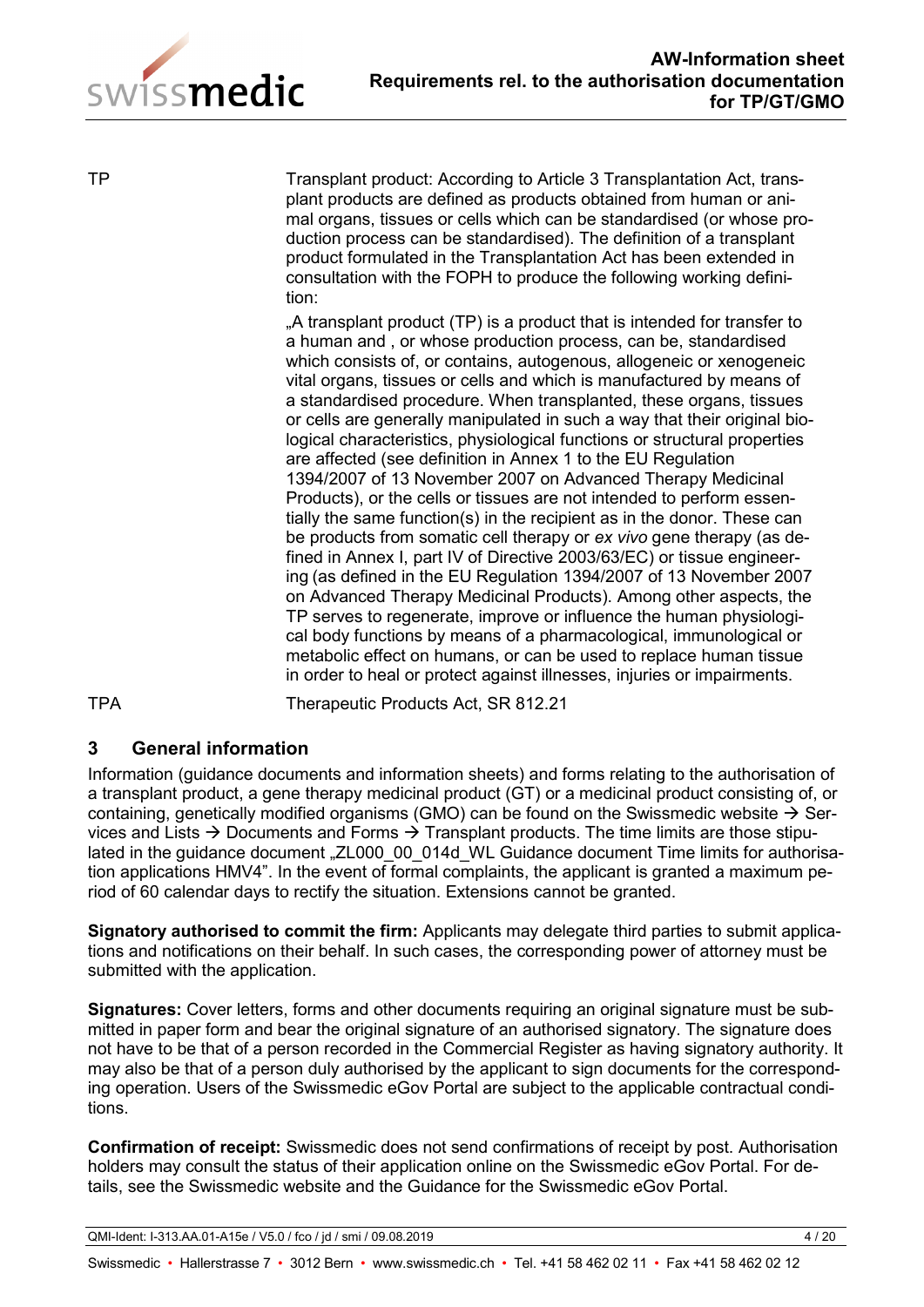

For information concerning applications for the **Fast-track authorisation procedure** (FTP) and **Orphan Drug Status** (ODS), see guidance documents "ZL104\_00\_002e\_WL Guidance document Fast-track authorisation procedure HMV4" and "ZL100\_00\_002e\_WL Guidance document Orphan Drugs HMV4" on the Swissmedic website  $\rightarrow$  Services and Lists  $\rightarrow$  Documents and Forms  $\rightarrow$  Transplant products  $\rightarrow$  Authorisations TpP/GT/GMO  $\rightarrow$  Applications and meetings TPO4.

For information concerning the submission of **Change Requests** see Guidance document "ZL300\_00\_001e\_WL Guidance document Variations and extensions HMV4" on the Swissmedic website  $\rightarrow$  Services and Lists  $\rightarrow$  Documents and Forms  $\rightarrow$  Transplant products  $\rightarrow$  Authorisations  $TpP/GT/GMO \rightarrow Variations$  and extensions TPO4.

For information concerning **Renewals/discontinuations** see Guidance document "ZL201\_00\_001e\_WL Guidance document Renewal and discontinuation of authorisation on change status (main authorisation/export licence) HMV4" on the Swissmedic website  $\rightarrow$  Services and Lists  $\rightarrow$  Documents and Forms  $\rightarrow$  Transplant products  $\rightarrow$  Authorisations TpP/GT/GMO  $\rightarrow$  Renewal and discontinuation of authorisation.

## <span id="page-4-0"></span>**4 Requirements relating to the application documentation: general aspects**

You can submit the application either as paper version together with an electronic copy, or in the eCTD format. For further information on requirements and document formatting please consult the Swissmedic website  $\rightarrow$  Services and Lists  $\rightarrow$  eGovernment Services/Swissmedic Portal. You can also find further information in Guidance documents "ZL101\_00\_005e\_WL Guidance document Authorisation of human medicinal product with new active substance HMV4", "ZL000\_00\_020e\_WL Guidance document Formal requirements HMV4" and "ZL000\_00\_006e\_VZ Overview of documents to be submitted HMV4".

|                                                                                            |                                      |                                                |                         | Paper                                               |                                                 |
|--------------------------------------------------------------------------------------------|--------------------------------------|------------------------------------------------|-------------------------|-----------------------------------------------------|-------------------------------------------------|
|                                                                                            |                                      | eGOV Portal                                    | eCTD                    | Paper original<br>with eDok copy                    | <b>Entirely paper-</b><br>based submis-<br>sion |
|                                                                                            | Cover letter, forms,<br>etc. of each |                                                | 1 copy                  | 1 copy                                              | 1 copy                                          |
| Module 1<br>Parts la/lb in<br>paper form                                                   | Drafts IHP/PI/VMPI of<br>each        |                                                |                         | 1 copy                                              | 1 copy                                          |
|                                                                                            | Packaging of each                    |                                                |                         | 1 copy                                              | 1 copy                                          |
|                                                                                            | <b>Staples</b>                       | --                                             | Permitted               | Permitted                                           | Not permitted                                   |
| <b>Paper documentation</b><br>(Modules 2-5 / Parts 1c to IV)                               |                                      |                                                |                         | 1 copy                                              | 1 copy                                          |
| <b>Electronic documentation on CD/DVD</b><br>(Modules 1-5 / Parts I to IV)                 |                                      |                                                | 1 copy                  | 1 copy                                              |                                                 |
| <b>Electronic documentation by eGov Por-</b><br>tal<br>(Modules 1-5 / Parts I to IV)       |                                      | 1 copy                                         |                         |                                                     |                                                 |
| <b>Cover sheets</b><br>(Modules 1-5 / Parts I to IV)                                       |                                      |                                                |                         |                                                     | 1 cover sheet<br>per section                    |
| <b>Dividers</b><br>(Modules 2-5 / Parts 1c to IV)                                          |                                      |                                                |                         |                                                     | 1 set of dividers<br>per section                |
| <b>Additional Word documents</b><br>Packaging (also accepted as PDF)<br>and or IHP/PI/VMPI |                                      | Contained in the<br>electronic sub-<br>mission | On eCTD<br>data carrier | On data carrier<br>with electronic<br>documentation | On data carrier                                 |

#### **Summary of submission formats**

QMI-Ident: I-313.AA.01-A15e / V5.0 / fco / jd / smi / 09.08.2019 5 / 20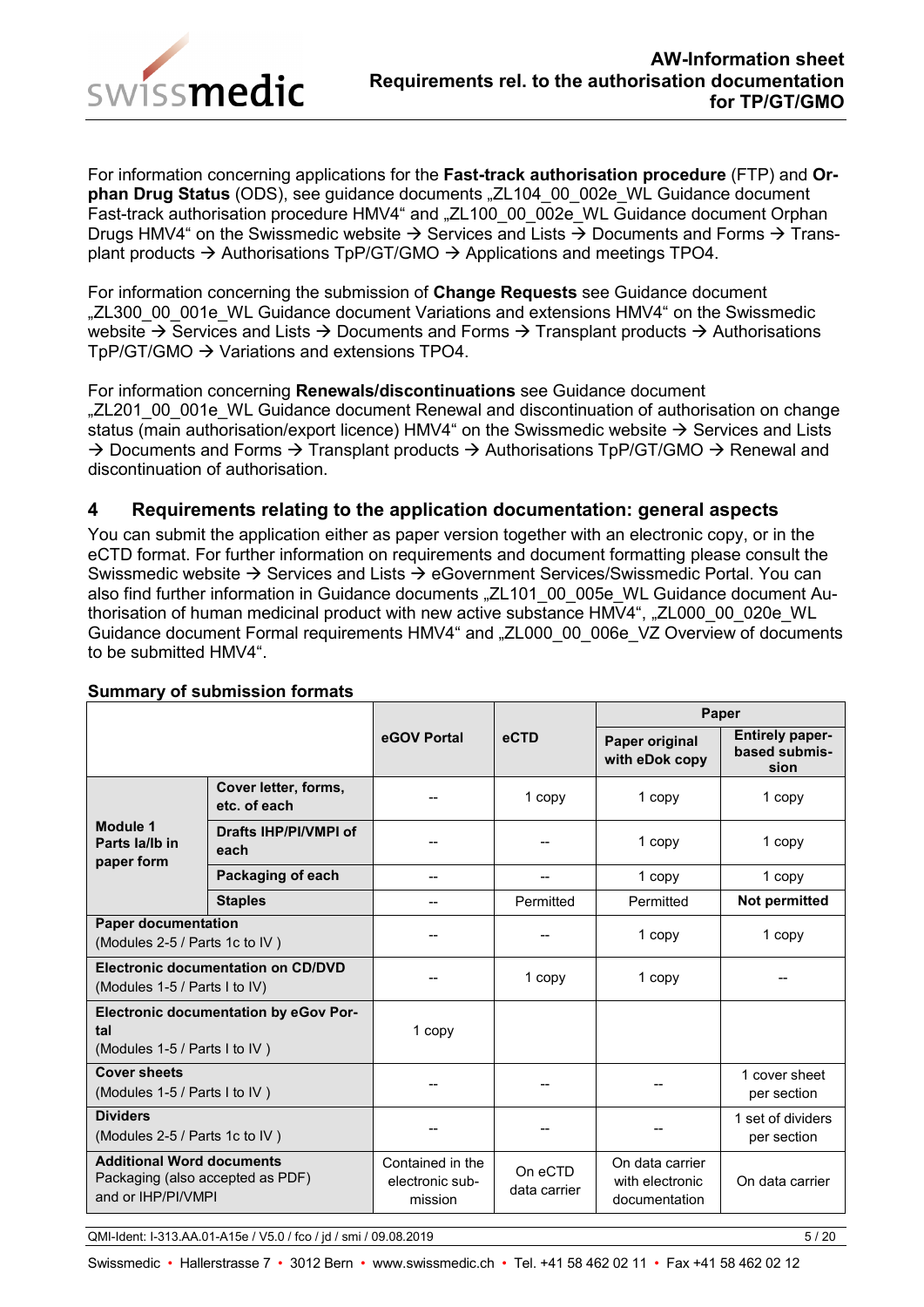

Module 1 of an application for the authorisation of a TP/GT/GMO must be submitted in one of Switzerland's official languages, whereas it is also possible to submit Modules 2 to 5 in English. If individual sections or chapters are not submitted in CTD format, this must be justified.

The documentation should be sent to the following address:

Swissmedic Swiss Agency for Therapeutic Products Division Inspectorates and Licences (IBE) Case Manager, Section Transplants Hallerstrasse 7 3012 Bern

Authorisation documents (AD) will only be sent, subject to a fee, if specifically requested by the applicant. If an authorisation document is required, this must be expressly stated in the cover letter for all submission types.

## <span id="page-5-0"></span>**5 Requirements for Module 1**

The forms can all be downloaded from the Swissmedic website  $\rightarrow$  Human medicines  $\rightarrow$  Special categories  $\rightarrow$  Transplant products.

## **Cover letter (for paper-based submission and eCTD 1 original)**

The letter must contain at least the following information:

- The subject line should clearly indicate that the product in question is a transplant product, a gene therapy medicinal product (GT) or a medicinal product consisting of, or containing, genetically modified organisms (GMO).
- Name of the TP/GT/GMO with all required information in the case that other identifiers are used in the documentation (other names for the product, development code, etc.)
- Description of the active substance
- Dosage, pharmaceutical form of the finished product, method of administration and packaging
- Summary of the product characteristics
- List of all the general information and documentation submitted (if applicable, number of binders or folders per module)
- List of all administrative documents and other documentation submitted (for each Module/Part, with number of binders)
- For eCTD submissions: number of data carriers
- If documents required by Swissmedic are not submitted, the reasons for omitting them must be explained in the cover letter

## **Application form "ZL100\_00\_001e\_FO Form New authorisation of human medicinal products HMV4)" (for paper-based submission and eCTD, 1 original)**

- An original of the form must be submitted for each authorisation number and for each application type. Dosage strengths: state the various dosage strengths.

## Application form "ZL000 00 032e FO Form Full declaration HMV4" (for paper-based submis**sion and eCTD, 1 original)**

- Qualitative and quantitative information on the composition of the finished product.
- The composition of the product must include weight/volume units (mg/ml), biological units (number of cells) per packaging unit (e.g. patch) or in mg/ml for a suspension.

QMI-Ident: I-313.AA.01-A15e / V5.0 / fco / jd / smi / 09.08.2019 6 / 20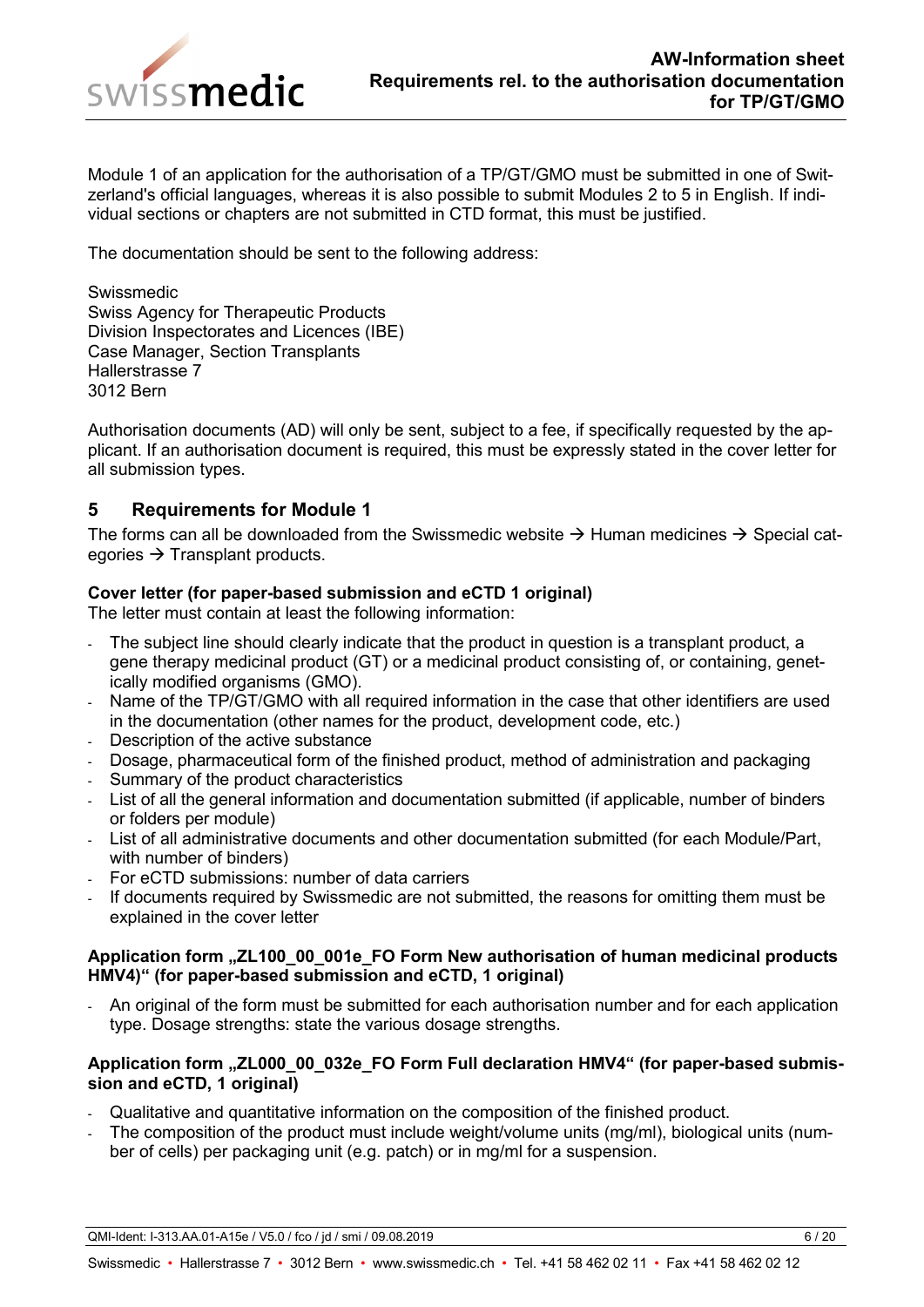

## Application form "ZL000\_00\_031e\_FO Form Substances of animal and human origin HMV4)" **(for paper-based submission and eCTD, 1 original)**

The information on the form must be identical with that in Module 3 (Quality) of the documentation.

#### **Application form "ZL000\_00\_037e\_FO Form Manufacturer information HMV4" (for paperbased submission and eCTD, 1 original)**

Include the address and type of activity for the various domestic and foreign manufacturers (including contract manufacturers) or sites (active substances, processing, packaging, quality control and batch release).

#### **Establishment licences / GMP certificate**

- For foreign firms involved in the manufacturing and/or distribution of the product, a GMP certificate or an establishment licence must be submitted. A separate Guidance document is available listing exactly which documents must be provided, and can be downloaded from the Swissmedic website  $\rightarrow$  Services and Lists  $\rightarrow$  Documents and Forms  $\rightarrow$  Transplant products  $\rightarrow$  Authorisations TpP/GT/GMO  $\rightarrow$  New application TPO4  $\rightarrow$  Authorisation of TpP/GT/GMO with new active substance HMV4 "ZL000\_00\_036e\_WL Guidance document GMP compliance by foreign manufacturers HMV4". If medical devices are components of the TP/GT/GMO, a corresponding CE certificate must be stated and submitted.

#### **Application form "ZL000\_00\_030e\_FO Form Status of authorisation applications abroad HMV4" (for paper-based submission and eCTD, 1 original)**

- Indicate whether the authorisation application has already been submitted, approved, suspended or withdrawn. If the status changes while an application is in progress, the form containing the response to the List of Questions or the response to the preliminary decision must be resubmitted. If no submission/authorisation for the relevant medicinal product exists in other countries, there is no need to submit the form. The reasons for omitting the form should be set out in the cover letter.

## **Application form "ZL000\_00\_028e\_FO Confirmation regarding substances from GMO HMV4" (for paper-based submission and eCTD 1 original)**

- If the product contains genetically modified organisms (GMO), this must be declared. In addition, the product information and the packaging must note that the product is a GMO or contains GMO.
- A corresponding guidance document "I-315.AA.01-A11e Guidance document Gene therapy/GMO Environmental Data" can be downloaded from the Swissmedic website  $\rightarrow$  Services and Lists  $\rightarrow$  Documents and Forms  $\rightarrow$  Transplant products  $\rightarrow$  Clinical trials TpP/GT/GMO.

#### **Information relating to the experts**

- A signed CV for all experts contributing to the CTD must be submitted either in Module 1.4 or in Module 2, with the overviews. The original of the document is not required.

#### **Risk assessment of the environmental data**

- An Environmental Risk Assessment Report need only be submitted if the transplant product will be released into the environment after being administered to patients. If this is not the case, provide a short justification. An ERA must be submitted for all gene therapy medicinal products (GT) and medicinal products consisting of or containing genetically modified organisms (GMO). The above-mentioned guidance document "I-315.AA.01-A11 Guidance document Gene therapy/GMO Environmental Data" under Clinical trials applies analogously.

QMI-Ident: I-313.AA.01-A15e / V5.0 / fco / jd / smi / 09.08.2019 7 / 20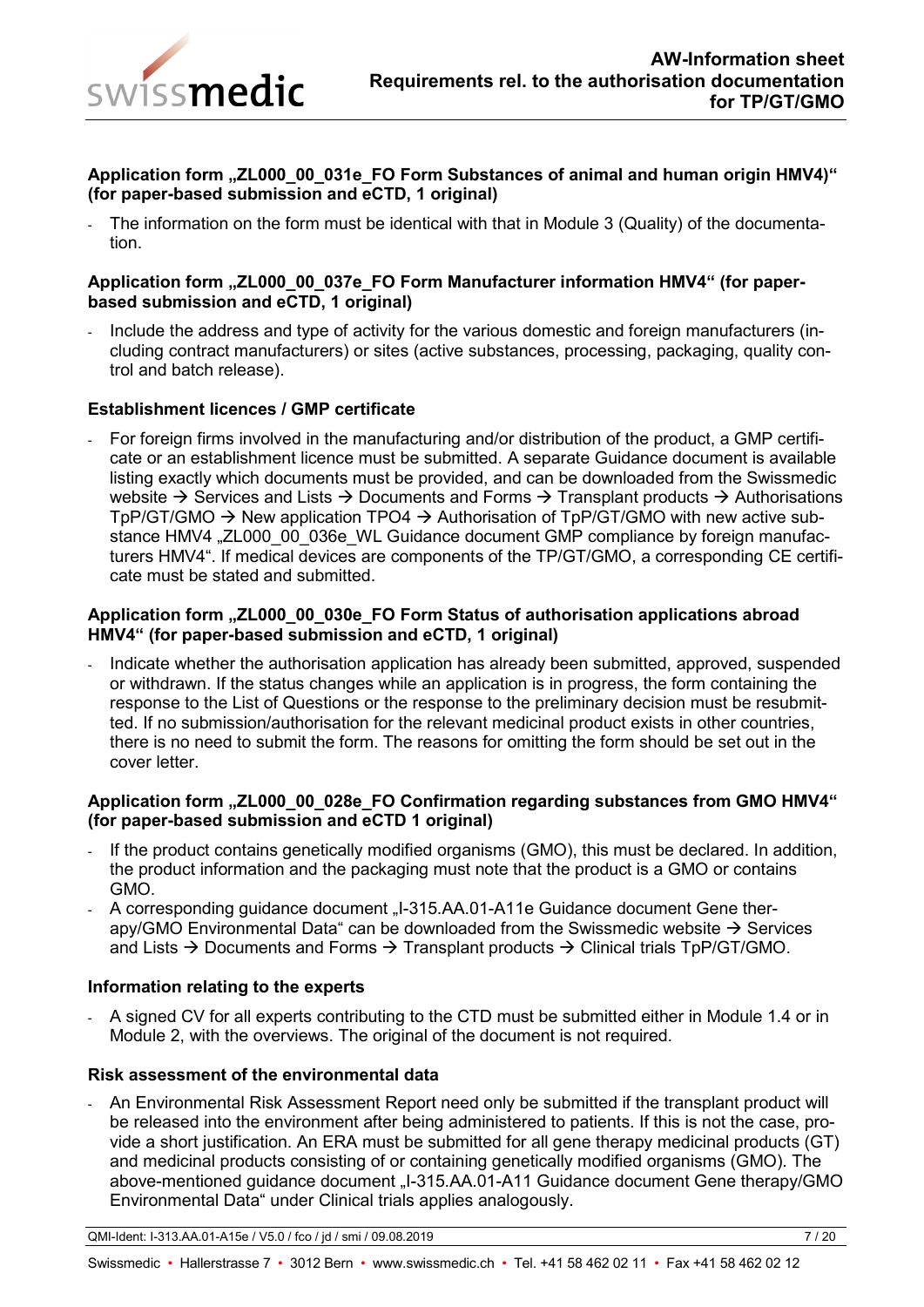

#### **Pharmacovigilance system / risk management**

- Information regarding the pharmacovigilance and risk management system must be submitted under Module 1.8 (see also requirement regarding Module 5). Documentation on Pharmacovigilance Planning according to Annex 3 TPO must be submitted. The content and form of the Risk Management Plan (RMP) to be submitted to Swissmedic must be based on the ICH E2E Guideline "Pharmacovigilance Planning" and the EMA Guideline "Good pharmacovigilance practices (GVP): Module V – Risk management systems". An RMP template can be found in the corresponding EMA guideline (..Guidance on format of the risk management plan (RMP) in the EU– integrated format"). If an RMP has been submitted to, or approved by, the EMA, this should be forwarded to Swissmedic. Updates/changes to the RMP should be submitted both in "track changes" mode and as a finalised version. The RMP for a medicinal product, which presents the risk aspects of the product, the planned pharmacovigilance activities and risk minimisation measures, is part of the authorisation dossier (Module 1). The evaluation of the documentation is an integral part of the authorisation decision. The purpose of the RMP is to describe known and suspected potential risk aspects at the time of authorisation, and to establish strategies on how these can be characterised in future and countered in a risk minimisation approach. Swissmedic has published RMP summaries of authorised medicinal products since November 2015. Based on the publicly accessible RMP summaries, interested professionals and lay people can obtain information about the specific measures that have been arranged for the future characterisation and minimisation of risks for the corresponding medicinal product. The RMP summaries supplement the publicly accessible information for healthcare professionals and patient information texts and are linked to the corresponding medicinal product via the Swissmedic product information platform (AIPS at www.swissmedicinfo.ch). For further information, see guidance document "MU103\_10\_001e\_WL Guidance document RMP ICH E2E Information for submission of RMP HMV4".

#### **Labelling**

-

The requirements for the labelling of TP/GT/GMO should respect the EU Regulation<sup>[2](#page-7-0)</sup>, the La-belling standards of cellular therapy products<sup>[3](#page-7-1)</sup>, and the Swiss Medicinal Products Authorisation *Ordinance (AMZV),* Appendices 1, 3, 4 and 5.1[4](#page-7-2) .

More detailed general information on the product and patient information can be found on the Swissmedic website  $\rightarrow$  Services and Lists  $\rightarrow$  Documents and Forms  $\rightarrow$  Transplant products  $\rightarrow$  Authorisations  $TpP/GT/GMO \rightarrow Product$  information and packaging  $TPO4$  in the guidance document "ZL000\_00\_027e\_WL Guidance document Product information for human medicinal products HMV4" and in the templates "ZL000\_00\_041e\_VL Product information for human medicinal products HMV4" and "ZL000 00 042e VL Patient information for human medicinal products HMV4". The medicinal product information texts must include the references to the corresponding texts in Modules 2, 3, 4 and 5. Statements made in the medicinal product information must be scientifically justified and proved. Suitable references are study reports, publications, or other scientific documentation. References to study reports, publications, other scientific documentation, a summary or an overview must always cite the corresponding page number. Example: S*tudy xyz, Binder 3, page 736. Or Binder 2, Reference 38: Müller et al, title etc., page 13.*

QMI-Ident: I-313.AA.01-A15e / V5.0 / fco / jd / smi / 09.08.2019 8 / 20

<span id="page-7-0"></span> $^2$  Regulation (EC) No 1394/2007 of the European Parliament and of the Council of 13 November 2007 on advanced therapy medicinal products and amending Directive 2001/83/EC and Regulation (EC) No 726/2004

<span id="page-7-1"></span><sup>3</sup> Ashford P., et.al. (2007) Standards for the Terminology and Labelling of Cellular Therapy Products. Transfusion, Vol. 47, pp. 1319-1327

<span id="page-7-2"></span><sup>4</sup> SR 812.212.22: Ordinance of the Swiss Agency for Therapeutic Products on the requirements for the authorisation of medicinal products, Annexes 1, 3, 4 and 5.1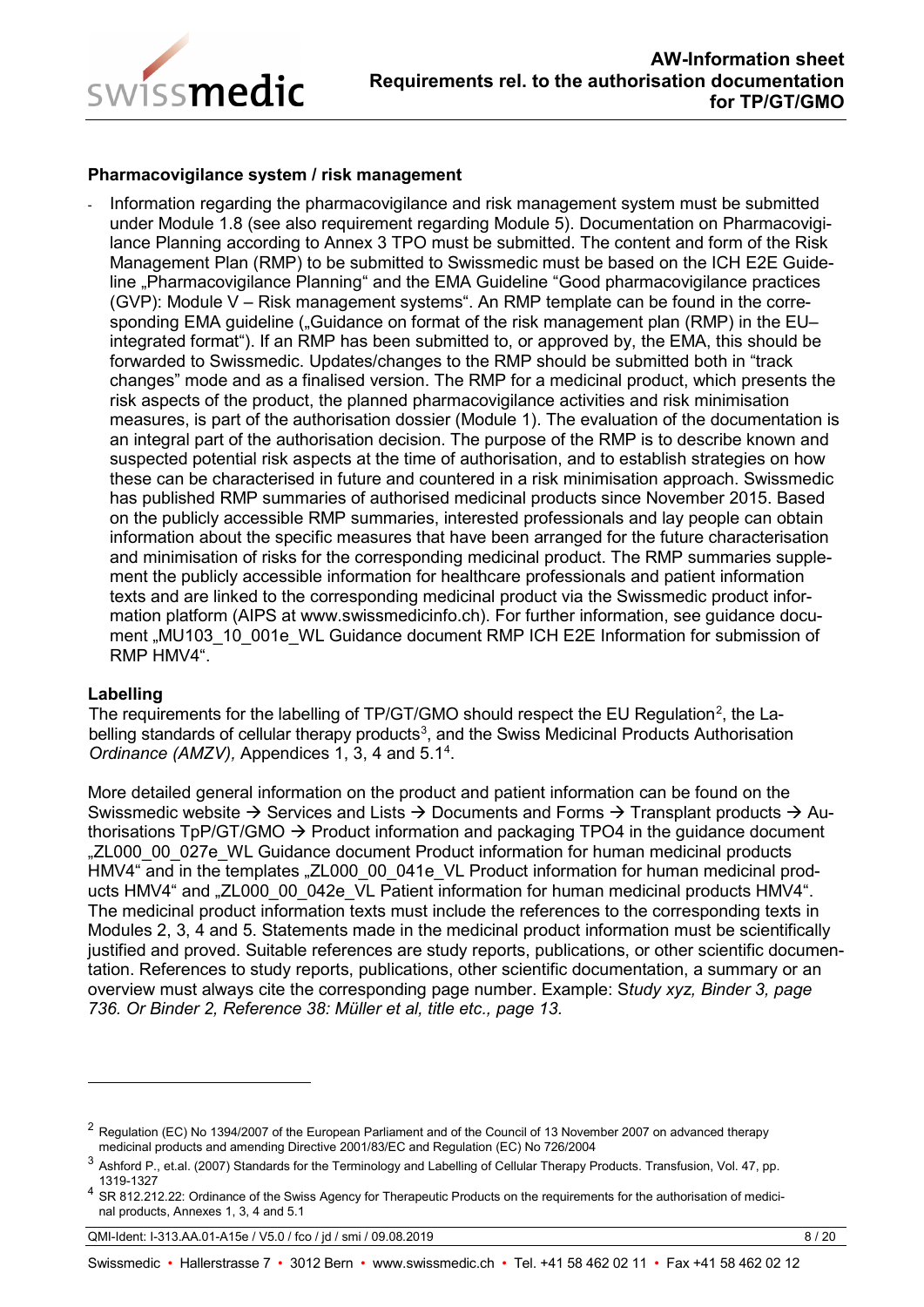

A simple reference to the firm's internal Core Data Sheet (CDS) or the Company CDS (CCDS) or the Summary of Product Characteristics (SmPC) is not permitted, since these are not scientific references. References must not be removed while the application is in progress. All changes compared to the last approved version must be clearly marked as such. The marking must be shown in the manuscripts throughout the entire application process. Changes must be marked/highlighted using Word's "Track Changes" function. No other forms of marking/highlighting will be accepted.

## **Product information / SmPCs (text drafts, 1 copy, only applies to paper-based submissions)**

The product information must additionally be submitted as a Word file. Standardised product information must be drawn up for experts and health professionals and must be included in the packaging of the TP/GT/GMO. The draft must be submitted with the authorisation application. If the TP/GT/GMO has already been authorised in other countries, or submitted to the relevant authorities, the product information texts submitted to the relevant authorities or approved by the relevant authorities must be submitted and – if not already in German, French, Italian or English – translated. SmPCs that have already been approved or any available draft SmPCs must also be submitted.

## **Patient information (text drafts, 1 copy, only applies to paper-based submissions)**

The patient information must additionally be submitted as a Word file. Although TP/GT/GMO are normally only administered by specialised physicians and it is their responsibility to provide comprehensive information to the patients who will be treated with them, it can be useful to have separate patient information for certain products. This is usually requested in connection with a List of Questions (LoQ) or a preliminary decision. It must be submitted only with the reply to the LoQ or the preliminary decision. If corresponding drafts are already available, these must be submitted with the authorisation application.

## **Packaging elements (drafts, 1 copy, only applies to paper-based submissions)**

The packaging elements must additionally be submitted as a Word file (text drafts, 1 copy for paperbased submissions). All draft texts for the packaging elements (primary and secondary packaging) must be submitted with the authorisation application (for paper-based submissions). Colour laser print-outs in original format can be submitted instead of original prints of packaging (folding cartons, labels, sachets, etc.). In addition, packaging should be submitted on a data carrier as a single file with searchable text (OCR). Paper copies are not required when making a submission in eCTD format. Users of the Swissmedic eGov Portal do not need to submit an additional electronic data carrier for the packaging. Detailed general requirements relating to packaging elements can be found on the Swissmedic website  $\rightarrow$  Services and Lists  $\rightarrow$  Documents and Forms  $\rightarrow$  Transplant products  $\rightarrow$  Authorisations TpP/GT/GVO  $\rightarrow$  Product Information and packaging TPO4 in the guidance document "ZL000 00 021e WL Guidance document Packaging for human medicinal products HMV4".

## **Decisions by foreign authorities**

Assessment Reports by foreign authorities with comparable medicinal product control systems (according to the list published on the Swissmedic website) and the company's replies must be submitted in Module 1. If new Assessment Reports become available during the review period, these must be submitted in connection with the reply to a LoQ/preliminary decision. If final Assessment Reports by foreign authorities with comparable medicinal product control systems exist (according to the list published on the Swissmedic website) but are not enclosed with the application, the reasons for omitting them must be stated in the cover letter.

## **Paediatric Investigation Plan**

For authorisation applications for a human medicinal product with stated indications pursuant to Article 11 TPA or for an important medicinal product for rare diseases (orphan drug) that contains at least one new active substance, paediatric investigation plans pursuant to Article 54a TPA must be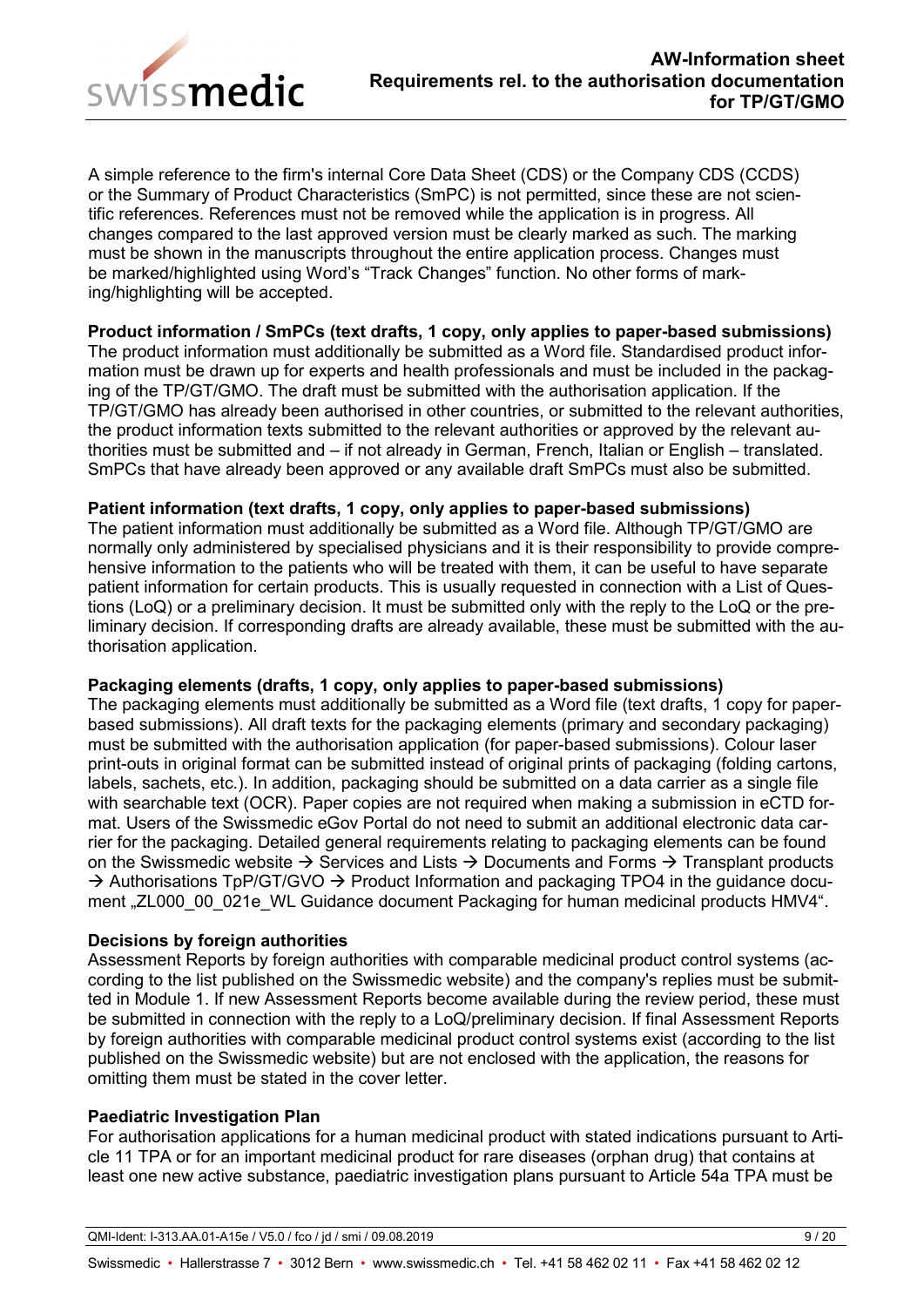

submitted. The requirements are based on the guidance document "ZL000\_00\_023e\_WL Guidance document Paediatric Investigation Plan HMV4".

## **Information on GCP inspections**

A completed EMA GCP inspections template must be submitted for all application types whose documentation includes clinical trials (including bioequivalence trials).

For further information on formal requirements see guidance document "ZL000\_00\_020e\_WL Guidance document Formal requirements HMV4".

## <span id="page-9-0"></span>**6 Requirements for Module 2**

Module 2 is a general introduction regarding the TP/GT/GMO. It should contain an overview of the product, the indications, pharmaceutical form and modes of action, and on the available documentation on its quality and nonclinical and clinical characteristics. If the CTD is submitted in paper format an overall list of contents (Module 2.1) must be submitted as a separate document with indications of page and binder numbers, in a sufficient degree of detail (1 copy). In the case of electronic submission, a corresponding overall list of contents with the corresponding links to the sections should be included.

The summaries/overviews (2.3 to 2.7) must contain sufficient references to the corresponding documentation (Module 3-5), showing with the corresponding page and binder numbers. In the case of electronic submission, appropriate links must be included. For further details on the table of contents and binder labelling for paper-based submissions and referencing, see guidance document "ZL000\_00\_020e\_WL Guidance document Formal requirements HMV4" chapters 2.6.1 and 2.6.2.

#### **Quality section (Module 2.3)**

Module 2.3 must contain a short but critical summary drawn up by an expert. Key data should if possible be summarised in tables and graphics.

The critical summary should provide the reviewer with an overview of all parts of Module 3. It should above all discuss critical aspects and refer to relevant data submitted in Module 3.

## **Nonclinical section (Modules 2.4 and 2.6)**

Module 2.4 must contain a short but critical summary, drawn up by an expert, of the experimental and bibliographic data on pharmacodynamics, pharmacokinetics and toxicology as per ICH M4S, as well as a risk assessment as a separate document. The scientific rationale with regard to the necessary nonclinical evaluation, the animal models used and the selection of the studies carried out must be justified. All safety-relevant points must be addressed and discussed. Trials not carried out (see Module 4) must be justified in the summary. In addition, a risk evaluation regarding the use of the TP/GT/GMO must be carried out. Relevant nonclinical data submitted with Module 3 (e.g. studies on biological activity) must be referred to. The status of the GLP quality system for preclinical studies must be indicated.

In addition, a critical assessment of the safety relevance of new excipients plus potential impurities should be provided and, where necessary, supported by experimental trials.

A Nonclinical Summary Written and Tabulated Summaries (Module 2.6) according to ICH M4S should be submitted. Module 2.6 must contain a comprehensive summary of all studies carried out (pharmacodynamics, pharmacokinetics and toxicology). This must be completed by a summary in table form, from which the GLP status can be seen.

## **Clinical section (Modules 2.5 and 2.7)**

Module 2.5 must contain information on the clinical development, with the main clinical events, in the form of a critical summary.

A risk/benefit assessment based on nonclinical and clinical experience that takes all possible risks into account must be submitted, including in comparison with similar products.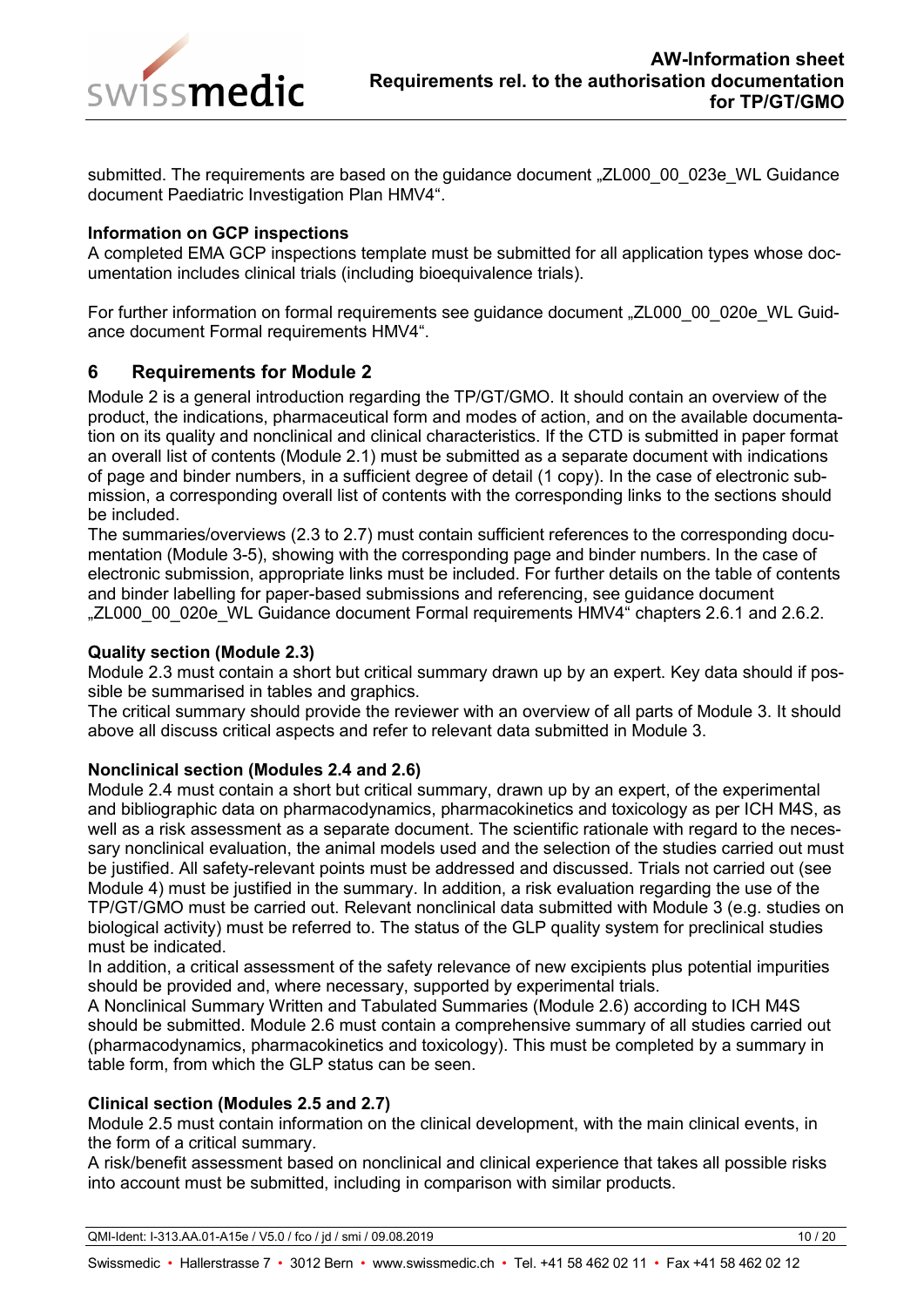

This must include a critical analysis regarding the design and results of the clinical trials which support the intended clinical use of the product, plus an analysis of the resulting restrictions regarding control group, patient population, end point and concomitant therapies during the trials, etc. The Overview of Safety should – among other aspects – address the long-term safety aspects and planned measures to minimise any adverse reactions. Key data should if possible be summarised in tables and graphics.

Module 2.7 must contain a comprehensive summary of all clinical trials carried out. It must be completed by a summary in table form. The Summary of Clinical Safety should include, among other aspects, post-marketing data (if applicable).

## <span id="page-10-0"></span>**7 Requirements for Module 3**

The composition and presentation of the documentation relating to the pharmaceutical quality of a medicinal product with a new active substance (Module 3) should be in accordance with Article 3 TPLRO. Relevant ICH guidelines, for example The Common Technical Document for the Registration of Pharmaceuticals for Human Use: Quality-M4Q, as well as other guidelines and specification documents listed in chapter 7, should be taken into consideration.

Differing dosages of the same pharmaceutical form should be submitted in the same binder. Since the quality of the starting materials for TP/GT/GMO can vary considerably, the focus of quality assurance for the products is well-documented, irreproachable quality of these starting materials plus a reproducible, validated manufacturing process. Information must be submitted on the clinical and serological compatibility of the donor, by tissue and cell type (autogenous, allogeneic or xenogenous), tests carried out and the requirements for the said tests, on the histological, microbiological and virological quality of the harvested starting materials and their traceability (e.g. identification number, donor centre, etc.).

Regarding quality, the same requirements apply to all TP/GT/GMO, independently of whether they are of autogenous, allogeneic or xenogenous origin.

The following sections address specific aspects that must be taken into account in this section.

# **Active substance**

## **General information**

All starting materials, additives and auxiliary materials used in the manufacturing process for TP/GT/GMO (e.g. tissues, cells or cell bank systems) must be documented. For the active substance, the type of the in-vitro or *ex vitro* cell transformation (growth, differentiation, selection by antibodies, etc.) must be described. The grade of cell differentiation in comparison to the starting material must also be specified. All medical devices or biological materials (e.g. matrix or capsules) in the culture medium or manufacturing additives contained in the matrix (growth factors, cytokines, antibodies, medicinal products) and auxiliary materials must be listed and documented to the greatest possible extent (information on CE certification or reference to a pharmacopoeia).

All manufacturing and control processes must be documented, and in particular the critical manufacturing steps. In addition, intermediate and final storage must be described. The traceability of substance groups and quality parameters, from the starting material to the finished product, is of particular importance.

## **Manufacturing (active substance)**

- Complete address of all firms involved in the manufacturing (e.g. all manufacturing steps, supplies, control, packaging, etc.), including available proof of quality
- Detailed description of the process (diagram of all manufacturing steps, including intermediate products and products added), plus list of controls, including the specifications following the individual manufacturing steps (details for cell banks)
- Description of the active substance
- Reproducibility
- Description of the manufacturing premises, including monitoring thereof

QMI-Ident: I-313.AA.01-A15e / V5.0 / fco / jd / smi / 09.08.2019 11 / 20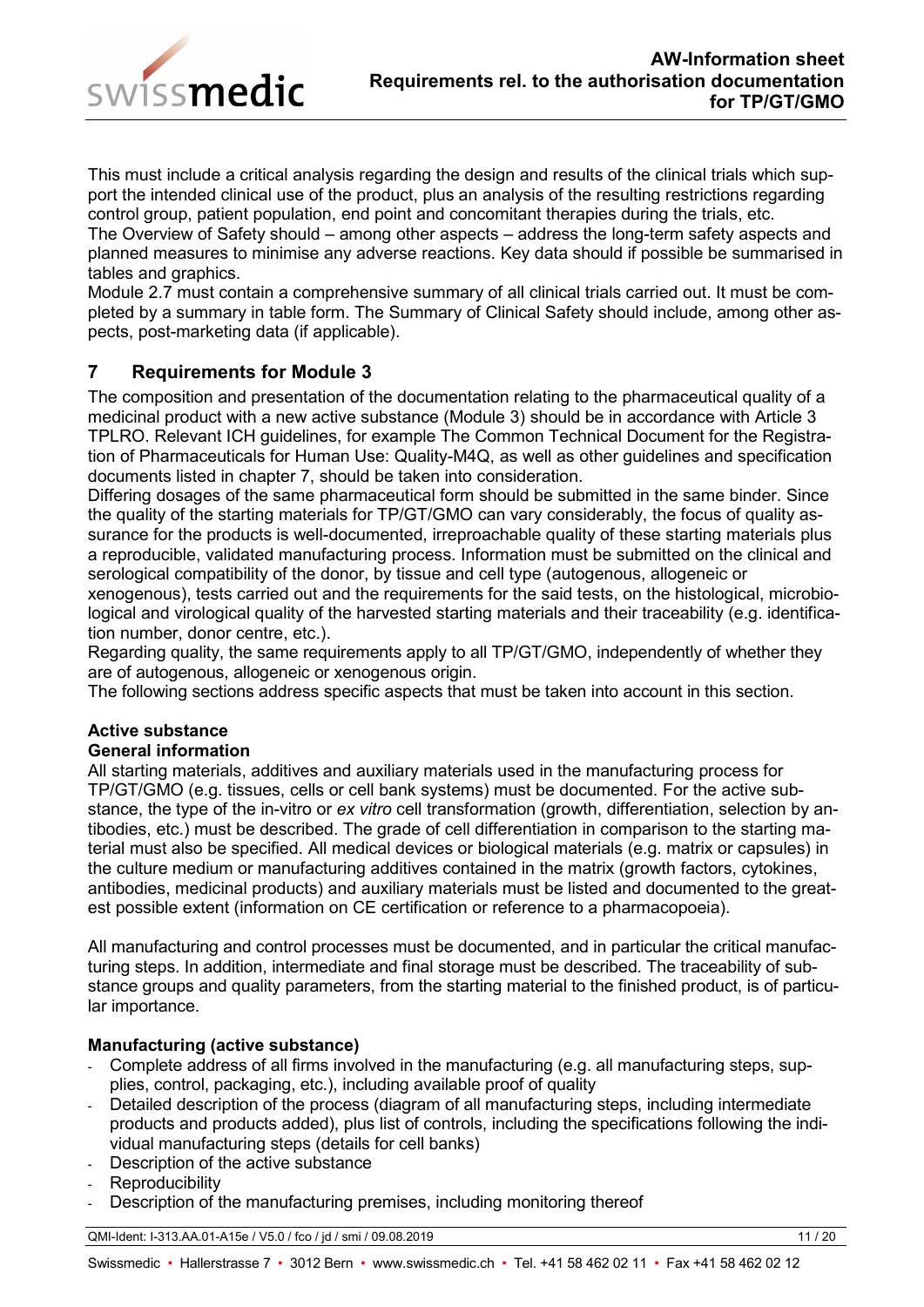

- Identification of the critical manufacturing steps
- Description of all manufacturing additives and auxiliary substances used to manufacture the finished product and intermediate products
- Description of all equipment used (cell incubator, microscope, etc.) or materials (cell culture containers) used during the manufacturing of the intermediate and finished product
- Type of harvesting (aseptic, non-sterile, etc.), method (operation, apheresis, etc.), address of the entity carrying this out
- Description of validation and/or evaluation trials (trial plans, results, analysis) plus the selection of critical control steps and limits for critical manufacturing steps (e.g. cell culture, cell culture harvest, cleaning and modification)
- Shelf life
- Summary of modifications to the manufacturing process that took place during development and the resulting conclusions if nonclinical and clinical trials were carried out prior to the modifications, and justification of why the results obtained were not affected by the modifications

## **Description**

- Type of cells and cell cultures
- Origin (autogenous, allogeneic or xenogenous) of the cells (for animal starting materials, the country of origin), and type of starting material (tissue, organs or biological fluids)
- Type of harvesting and preparation of the cells
- Storage of the cells prior to further processing
- Type of manipulation or processing of the cells and physiological function of the cells constituting the active substance
- Efficacy (biological activity)
- Medical devices and biological materials used (proof in the form of certificates)
- Batch size (number of cells, size of constructs, etc.)
- Specific requirements for materials of human and non-human origin (albumin, immunoglobulin, growth factors, etc.) to reduce animal spongiform encephalopathy
- Analysis methods to identify the cells or tissues (phenotype and genotype markers)
- Purity (number of cells with the selected markers in the active substance), impurities (in connection with the product or its manufacturing)
- Other characteristics required to describe the active substance
- Viral harmlessness (in accordance with Directive 2006/17/EC[5](#page-11-0)) of the starting materials and the individual manufacturing steps
- Tumorigenicity, mutagenicity of the selected additives (e.g. cytokines, growth factors, etc.) and senescence of the starting materials
- Specifications, analytical methods, qualifications and validations carried out
- Analysis certificates for reference substances used
- Master cell bank and working cell bank
- Procedures in the case of bacterial or yeast contamination within the framework of the manufacturing process (type of decontamination) and result achieved

## **Controls**

- Diagram for each manufacturing step showing the analysis methods and specifications
- Controls of donors, starting materials, other raw materials and of auxiliary materials
- Controls of medical devices or biological materials (certificate of the medical devices)
- Controls and specifications of the critical steps and the intermediate products
- Description and validation of the analysis methods (in-process and end-product controls)
- Microbiological cell or tissue tests (e.g. endotoxins, bacteria, yeasts and mycoplasms)

QMI-Ident: I-313.AA.01-A15e / V5.0 / fco / jd / smi / 09.08.2019 12 / 20

<span id="page-11-0"></span> <sup>5</sup> Directive 2006/17/EC of 8 February 2006 implementing Directive 2004/23/EC of the European Parliament and of the Council as regards certain technical requirements for the donation, procurement and testing of human tissues and cells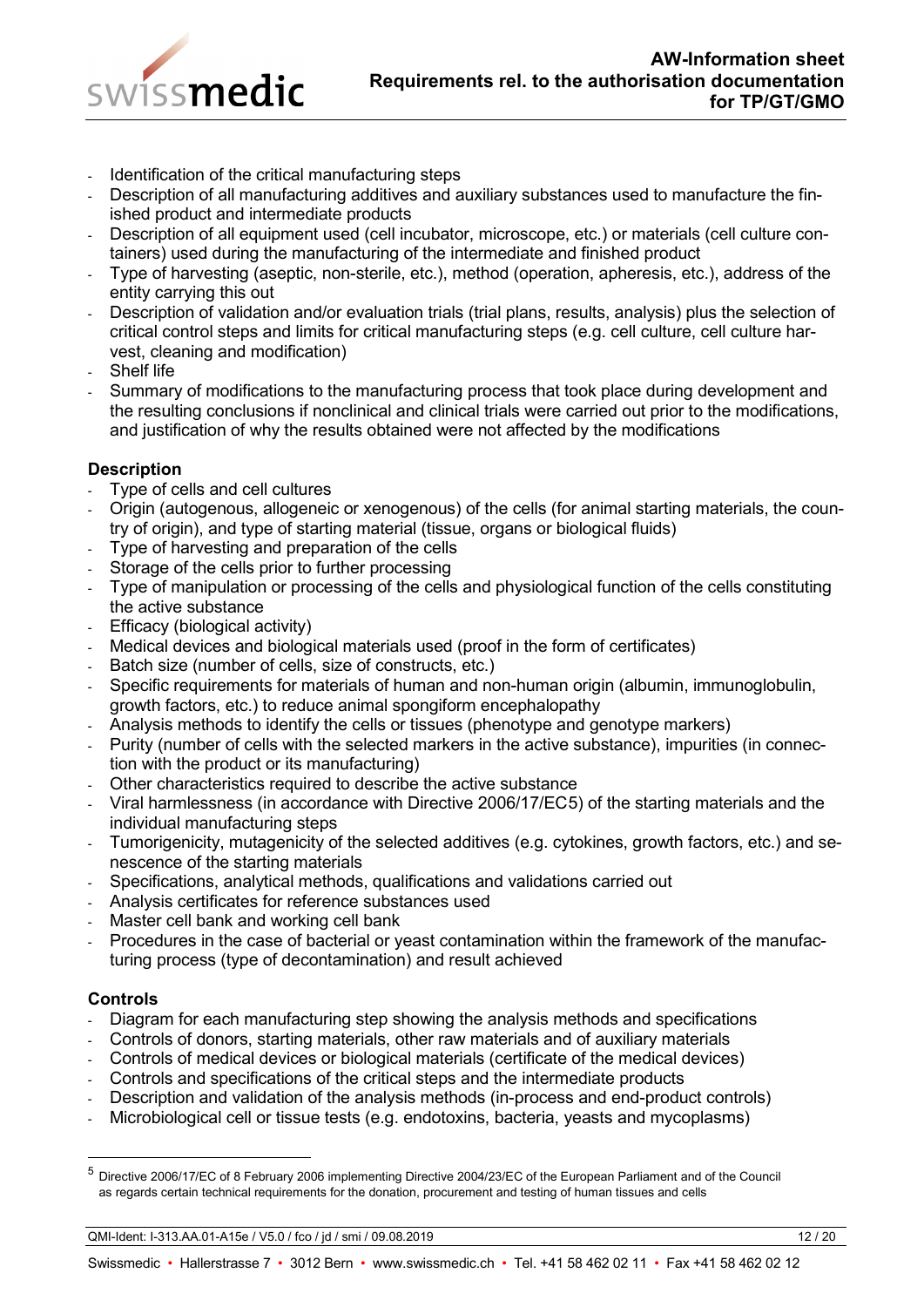

- Virological detection tests in starting materials and active substances
- Proof of cell vitality (percentage or absolute number of cells)
- Specifications including justification for critical parameters of the cell culture e.g. cell vitality, cell density, purity, cell culture time, number of passages, etc.) or other cell manipulations
- Procedure if results are out of specification (OoS values), e.g. microbiological contamination of the finished product
- Execution and documentation (batch record) of the batch analysis (end and intermediate products)
- Identification and specification limits for residues of manufacturing substances in the finished product

## *Culture media*

- Specifications and analysis methods regarding identity, content, purity, shelf life, use and other quality criteria such as identification of non-human components to reduce animal spongiform encephalopathies (if applicable, reference to the corresponding monograph)
- Analysis certificate

## *Control of the intermediate products*

- Specifications, analysis methods (incl. validation documents), testing frequency
- Cell bank system

## **Conservation and transport**

- Description of the packaging (including starting materials, manufacturing additives, kits, etc.), labelling
- Defined procedure for the intermediate storage of the active substance (e.g. cryoconservation)
- Conditions for the storage of the finished product
- Conditions for the transport of the finished product
- Diagram of the transport procedures

Directive 2004/23/EC, amended by Directives 2006/17/EC and 2006/86/EC on the traceability of starting materials and additives, must be consulted<sup>[6](#page-12-0)</sup>.

- Coding system
- Labelling
- Procedure

## **Stability**

-

- Summary of the stability studies, conclusions, and stability protocols used
- Results of the stability studies, including the analytical procedures used and their specifications, and validations of the analytical procedures used
- Data on stability and validation reports

# **Finished product**

## **Description and composition**

- Complete qualitative and quantitative composition
- Formulation of the finished product (e.g. suspension, cell construct, combination of medical device and cells)
- Composition of the formulation(s) used for the clinical trials, if these are different from the finished product applied for
- Data on the choice of all relevant analysis methods and other documents (e.g. precision of the dosage)

<span id="page-12-0"></span>**<sup>6</sup>** Commission Directive 2006/86/EC of 24 October 2006 implementing Directive 2004/23/EC of the European Parliament and of the Council as regards traceability requirements, notification of serious adverse reactions and events and certain technical requirements for the coding, processing, preservation, storage and distribution of human tissues and cells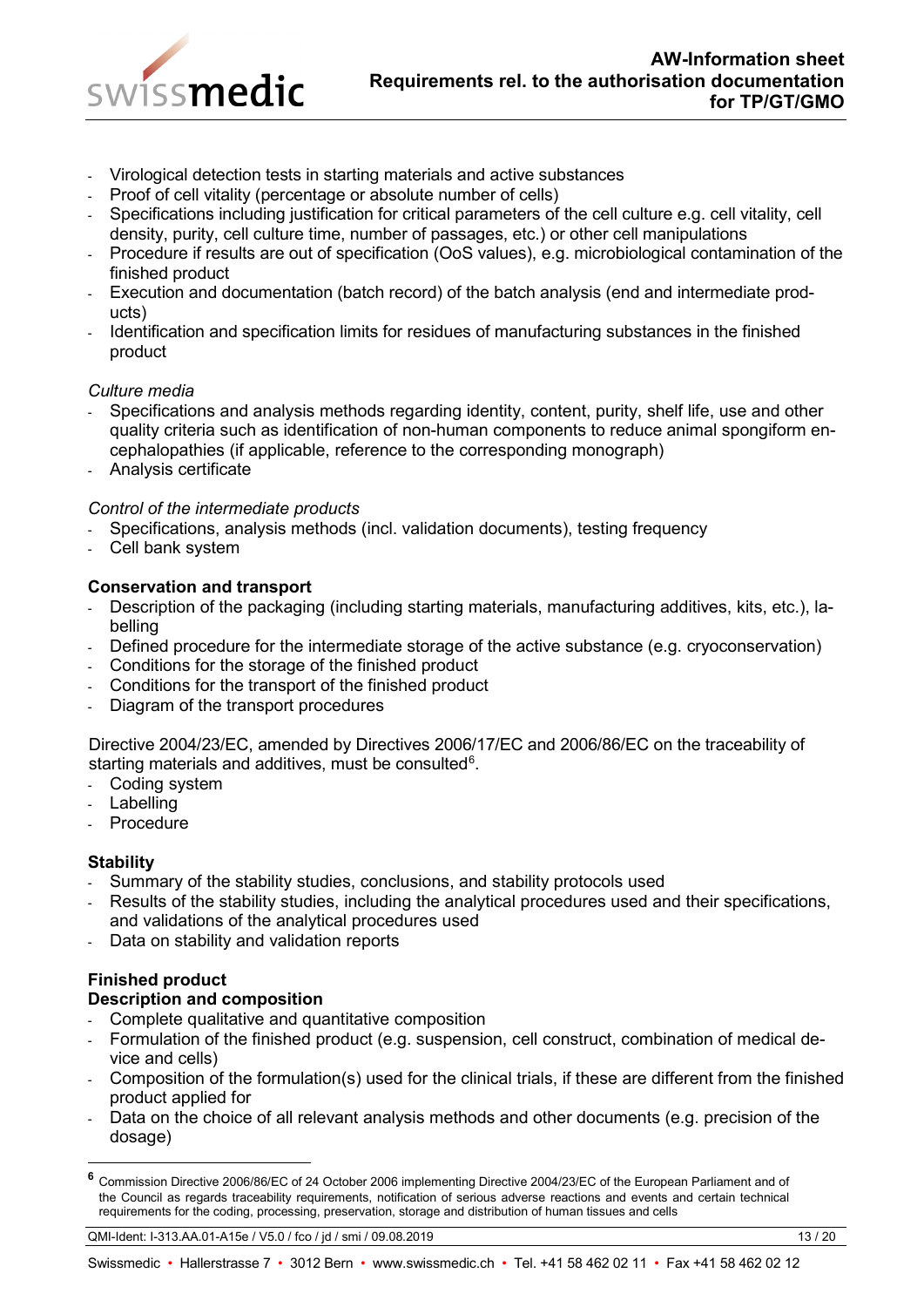

- Labelling of the finished product
- Traceability of the finished product

## **Pharmaceutical development of the product**

Justification for:

- The composition (e.g. biocompatibility with the medical device)
- Choice of the dosage form
- Function of the manufacturing additives and auxiliary materials used
- The primary and secondary containers

## **Manufacturing method for the finished product**

- Manufacturing process (documented manufacturing instructions)
- Description of the manufacturing process with flow diagram (including packaging process, details of manufacturing site and if applicable, manufacturers involved in the various manufacturing steps)
- Data regarding transplant products from the same batch (handling methods, traceability)
- Details of finished product controls (specifications, analysis methods, testing frequency)
- Details of the in-process controls (specifications, analysis methods and testing frequency)
- Risk evaluation for the individual manufacturing steps (if applicable, corresponding validation plan / validation report)
- Sublethal irradiation
- Validation and qualification of the manufacturing process

The finished product must be tested for microbial contamination (bacteria and fungi). The said microbiological test must in principle correspond to a pharmacopoeia monograph. The procedure in the case that a contaminated finished product is administered to a patient must be described. The following must be examined: identity of the Master Cell Bank (MCB) or Working Cell Bank (WCB), the finished product, the purity (e.g. residues of manufacturing additives, pyrogenicity, endotoxins, efficacy and vitality).

## **Controls of components other than the active substance(s)**

- Manufacturing additives, auxiliary materials, biological materials, medical devices, etc.
- Certificates of conformity, manufacturing certificates

## **Controls of the finished product**

- Specification and derivation
- Description and validation of the analytical control procedure
- Batch analysis

## **Conservation, transport and traceability**

Description of the packaging (labelling and precise description of all elements including in the packaging, and in particular those used to administer the product).

#### *Primary container*

- Description (with construction diagram), specifications, integrity data and feasibility studies (microbiological leak testing)
- Conditions for storing the finished product (duration and temperature allowed, conditions after opening the container)
- Documents proving the harmlessness of the materials used, (e.g. CE certification, endotoxins, etc.)

#### *Secondary container*

Description (with construction diagram), specifications, integrity data and feasibility studies

QMI-Ident: I-313.AA.01-A15e / V5.0 / fco / jd / smi / 09.08.2019 14 / 20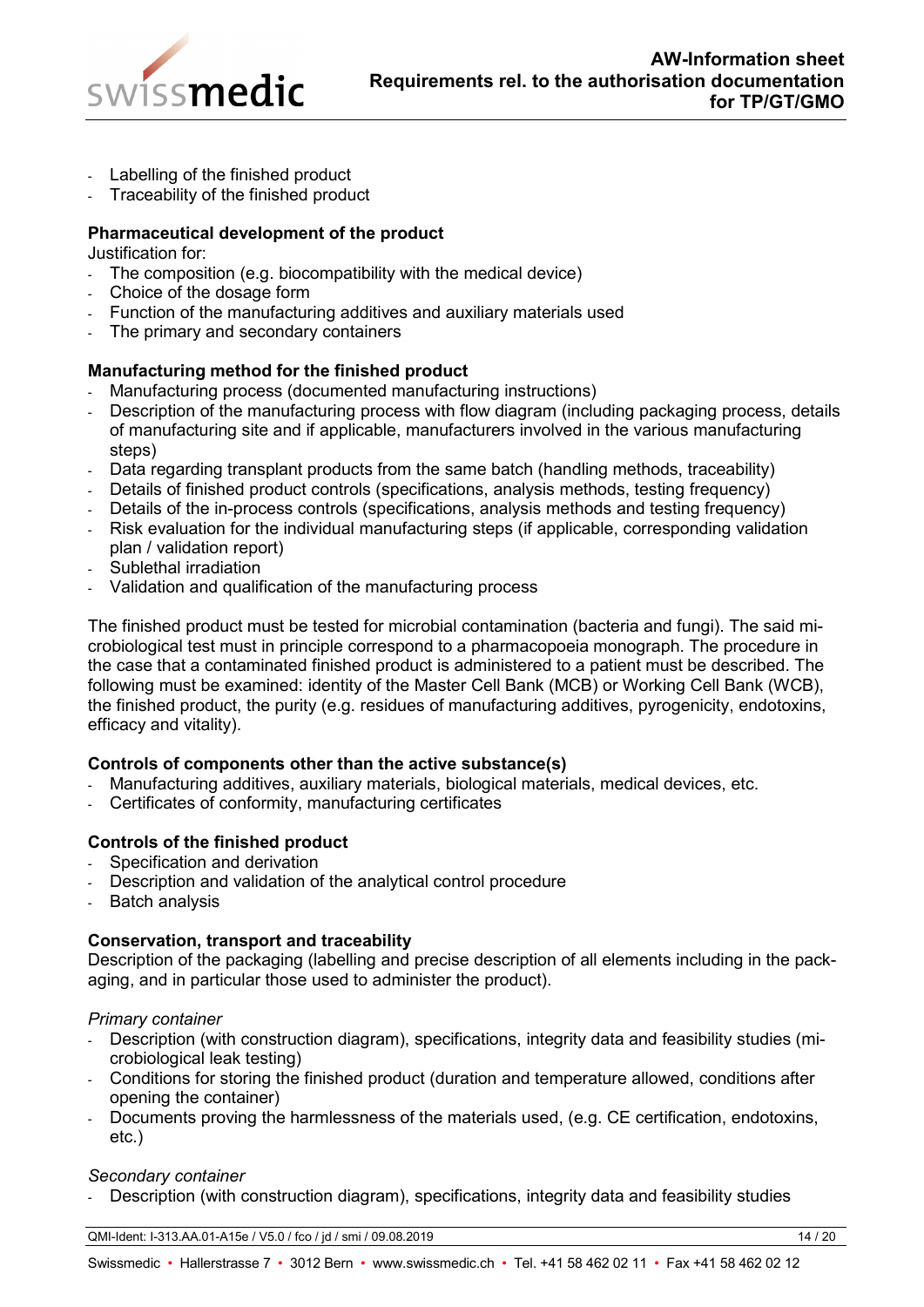

- Conditions for storing the finished product (duration and temperature allowed, conditions after opening the container)
- Validation of the transport
- Transport conditions
- **Traceability**

## **Stability**

- Summary of the stability studies and conclusions
- Stability data

## **Annexes to Module 3**

- Manufacturing sites, including for the equipment (e.g. flow diagram of the manufacturing process(es), detailed material and personnel flow)
- Information (e.g. statement of harmlessness, cleaning / decontamination processes, study results on the viral safety of biological materials) to prevent / control non-viral (e.g. bacteria, mycoplasms) and/or viral-contaminated substances)
- Information on cell / tissue banks (e.g. certificates)
- Information on non-cellular components used (e.g. biological or inert matrices/ carrier materials, medical devices)

# <span id="page-14-0"></span>**8 Requirements for Module 4**

The documentation on the pharmacological and toxicological studies of a medicinal product with a new active substance (Module 4) should be compiled in accordance with Article 4 TPLRO and must reflect the latest scientific and technological findings. The presentation must conform to ICH M4S analogously.

When implementing the studies, the relevant ICH guidelines and other guidelines listed in chapter 8 should be taken into consideration. Safety-relevant studies must be performed in conformity with GLP.

Data on the sections for primary and secondary pharmacodynamics, safety pharmacology, pharmacokinetics and toxicology must in principle be submitted. Studies on safety pharmacology and on toxicology must be carried out with respect for GLP. All divergences from the above-mentioned series of standard preclinical tests must be justified. The nonclinical evaluation includes not only the active substance components but also critical auxiliary materials and impurities caused by the manufacturing process. The product used for the nonclinical evaluation must be identical with the TP/GT/GMO applied for or its manufacturing must be comparable with the product used in the clinical trials and submitted for authorisation. All investigations regarding nonclinical aspects must have been carried out with relevant animal models, and the choice of animal model must be justified. The clinically relevant dosages, routes of administration, treatment plan and treatment duration must be taken into account in the nonclinical investigations. The conducted studies must include sufficient information to enable a definitive risk assessment of its use in humans to be conducted. The corresponding ICH guidelines and the guidelines of the EMA and/or US FDA should be taken into account in the planning of the preclinical studies. The various studies should all be submitted as individual reports. Cited bibliographic references should all be submitted electronically as PDFs.

## **Pharmacodynamics**

The pharmacodynamics studies should prove the scientific rationale for the TP/GT/GMO and its efficacy (proof of principle, proof of concept). In addition to *in vivo* and/or *in vitro* studies on efficacy, pharmacodynamic interactions of the transplanted cells or administered gene therapy products (viral vectors, plasmids) with the surrounding tissue and non-cellular elements (in the sense of secondary pharmacological interactions) must be studied. The pharmacodynamics studies should also be used as the basis for defining the initial dose in clinical trials, the planned treatment regimen and the duration of treatment.

QMI-Ident: I-313.AA.01-A15e / V5.0 / fco / jd / smi / 09.08.2019 15 / 20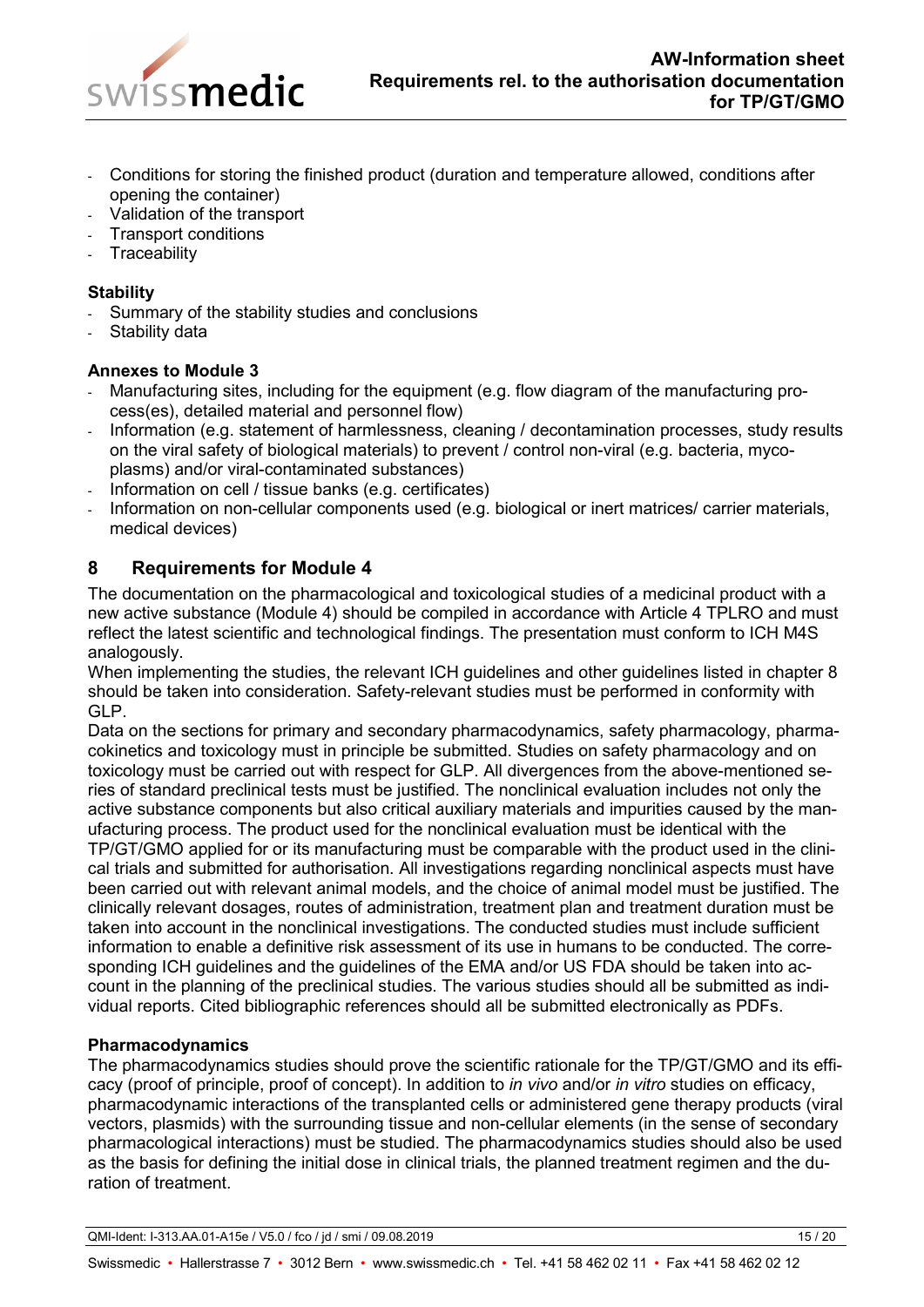

## **Safety pharmacology**

Depending on the type of product, the effects on the central venous, cardiovascular or respiratory system must be investigated (case-by-case basis). Should the transplanted cells secrete active substances (growth factors, hormones), targeted studies to investigate the safety pharmacological effects thereof must be carried out. The safety pharmaceutical investigations can also be carried out within the framework of toxicology studies. If safety pharmaceutical preclinical studies are not carried out, product-specific reasons must be given.

#### **Pharmacokinetics**

Conventional regulatory ADME studies are not expected. The pharmacokinetic investigations relating to TP should contain *in vivo* studies on biodistribution, migration behaviour and survival capacity. In addition, data on cell viability, proliferation, degree of differentiation and functioning duration must be submitted. As regards GT/GMO, depending on the specific product, data on biodistribution, persistence, clearance, latency, mobilisation and shedding are expected. The risk of germline transmission of gene transfer vectors and the risk of integration of vector DNA sequence in the genome of cells in target tissue should also be investigated (see also under Toxicology). The studies should be conducted with clinically relevant administration routes and at dosages with adequate safety margins relative to the clinically relevant doses. Particularly for studies investigating shedding, early, intermediate and late time points should be included in the evaluation.

## **Toxicology**

GLP-compliant studies are expected for the toxicology evaluation. Whether toxicology studies must be carried out depends on the type of the TP/GT/GMO in question (case-by-case basis), and must be in accordance with its clinical use. The evaluation of toxicology in relevant animal models must be carried out with a product that is identical with the product applied for, or that is comparable in terms of the cellular and non-cellular components and the manufacturing process. Proof of the comparability must be provided. Local effects (e.g. inflammations, effects caused by secreted substances), systemic effects on the immune system (e.g. induction of autoimmunity) and long-term toxicological effects (local, systemic) must be evaluated. Depending on the product and type of therapeutic use, studies on the potential for cell transformation should also be submitted (tumorigenicity). The duration of the toxicology studies should be justified and is based partly on the site and duration of efficacy. Specifically for GT products, the potential toxicity of the therapeutic transgene should be subjected to a risk-based evaluation. For GT/GMO products, the potential for the integration of vector genome in the target cells should be investigated (evaluation of insertional mutagenesis, analysis of insertion sites). Depending on the product type, indication and target population in each case, risk-based studies should be conducted to investigate reproductive and developmental toxicity. This applies in particular to viral products capable of replication.

## <span id="page-15-0"></span>**9 Requirements for Module 5**

The documentation regarding the clinical investigations relating to a medicinal product with a new active substance (Module 5) should be compiled in accordance with Articles 5 and 6 TPLRO. The presentation of the clinical data is described in ICH Guideline "The Common Technical Document for the Registration of Pharmaceuticals for Human Use: Efficacy-M4E (Clinical Overview and Clinical Summary of Module 2, Module 5: Clinical Study Reports)".

The study reports for (the applicant's own) clinical trials conducted for the application should be drafted according to ICH E3 Guideline "Structure and Content of Clinical Study Reports".

The studies must be carried out in accordance with GCP guidelines. Other guidelines issued by the ICH and the guidelines listed in chapter 8 should also be taken into account.

Published works (offprints) should as a rule be enclosed separately, with corresponding references in the summary and in the original documentation. Since every TP/GT/GMO constitutes a "new active substance", the company applying for an authorisation should carry out its own studies with the proposed product on the proposed indications and dosages.

QMI-Ident: I-313.AA.01-A15e / V5.0 / fco / jd / smi / 09.08.2019 16 / 20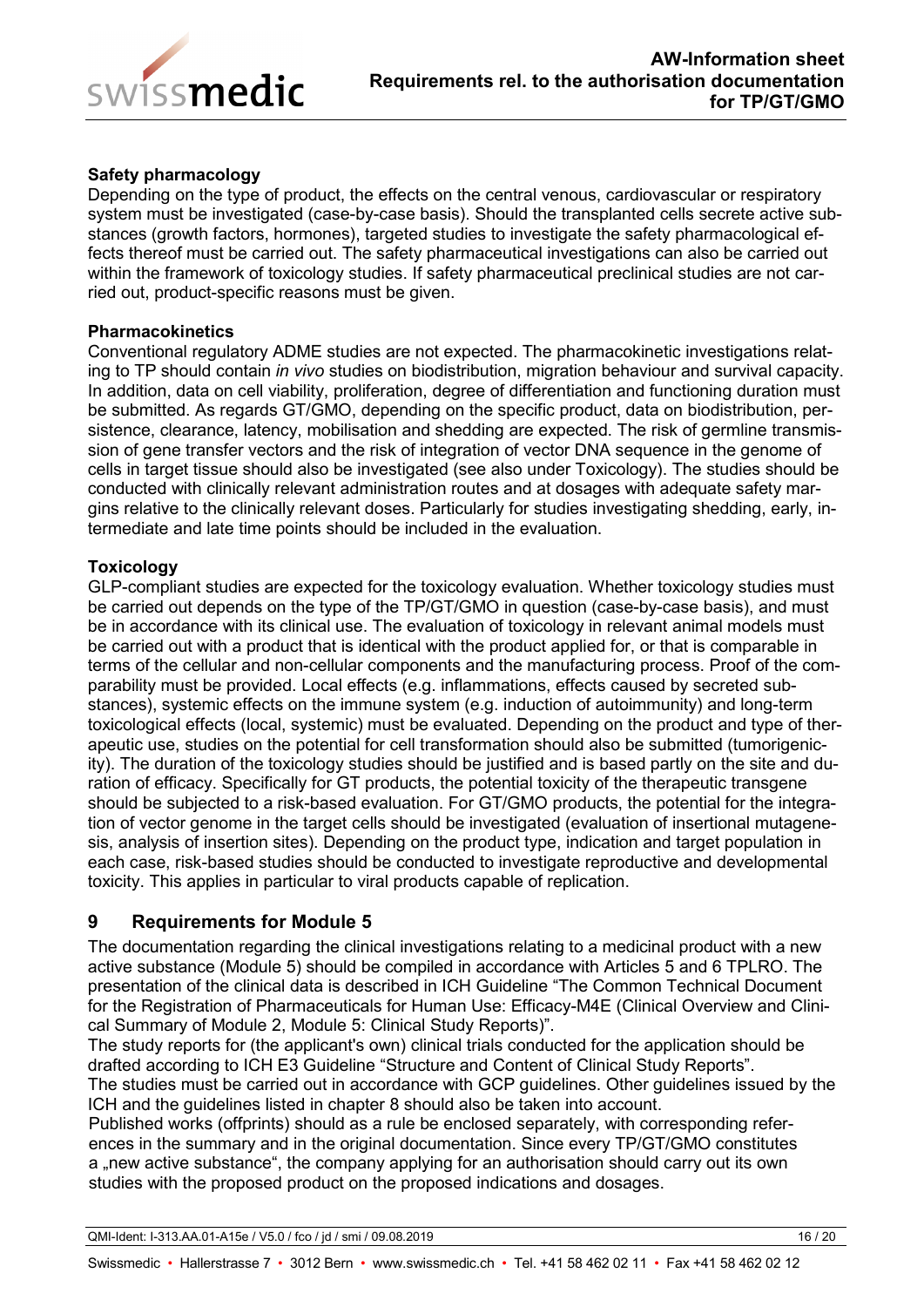

Data on the following points must be submitted:

#### **Pharmacodynamics**

The pharmacodynamic characteristics must be known, and depending on the intended function in the body, it must be possible to prove them by means of appropriate measures. The proof of principle may be based on nonclinical studies or previous clinical experiences with the product. Information regarding the method of action must be provided (e.g. immunology, compensation for cell deficit, colonisation of a tissue).

#### **Pharmacokinetics**

In general, information on proliferation/differentiation, biodistribution or cell migration and their function during the expected lifetime must be submitted. If no conventional pharmacokinetics (ADME) studies are submitted, this must be justified accordingly.

#### **Dose finding studies**

The selected dose must be in line with the potency of the product. The dosage applied for, for a corresponding indication, must be based on nonclinical studies and quality results, and present the minimum effective, optimum, and maximum safe dose for various types of use in the entire therapeutic spectrum.

#### **Clinical efficacy**

The clinical data must be collected within the framework of trials carried out in compliance with GCP, and prove the efficacy for the indication and dosage applied for. Any therapeutic alternatives with the same indication that are already available must be taken into consideration in this respect. When analysing efficacy, the entire therapeutic environment must be evaluated and also taken into consideration (e.g. including surgery or other concomitant therapies, both medicinal and non-medicinal).

The trial product must be manufactured using the same process as the product applied for. Statistical analysis of the data and findings from the trial are essential for the overall evaluation of efficacy and safety. In order to provide proof of efficacy and safety for products with long-term effects, a follow-up over a sufficiently long period must be planned.

## **Safety**

A risk analysis based on clinical data must be submitted. In order to be able to define the safety profile of the product, all data on quality and nonclinical aspects, clinical data collected for the product to date, plus information on a comparable product should be taken into consideration. All possible risk factors should be considered: for example the risk of immunogenicity or tumour genesis caused by a neoplastic transformation of the host cells and those of the product should be evaluated on a nonclinical, case-by-case basis.

In addition, the risk throughout the whole time that the product is used (e.g. including during surgery) plus the significance of other therapies should be taken into consideration. A risk profile according to the level of manipulation of the cells should be established. Furthermore, potential negative effects such as the possible consequences of a large concentration of cells on a small surface, a vascular occlusion or a secretion of pharmacologically active substances should be taken into consideration.

## **Long-term effects**

The long-term effects, the survival of the transplant product in the host tissue, interactions between the transplanted cells and the surrounding tissues, the adherence of the product to the underlying tissue, migration of the cells, or dislocation are important aspects with regard to efficacy but also to safety, and must therefore be taken into consideration and presented in accordance with appropriate methods. The specific requirements depend on the product and must be assessed on a caseby-case basis.

QMI-Ident: I-313.AA.01-A15e / V5.0 / fco / jd / smi / 09.08.2019 17 / 20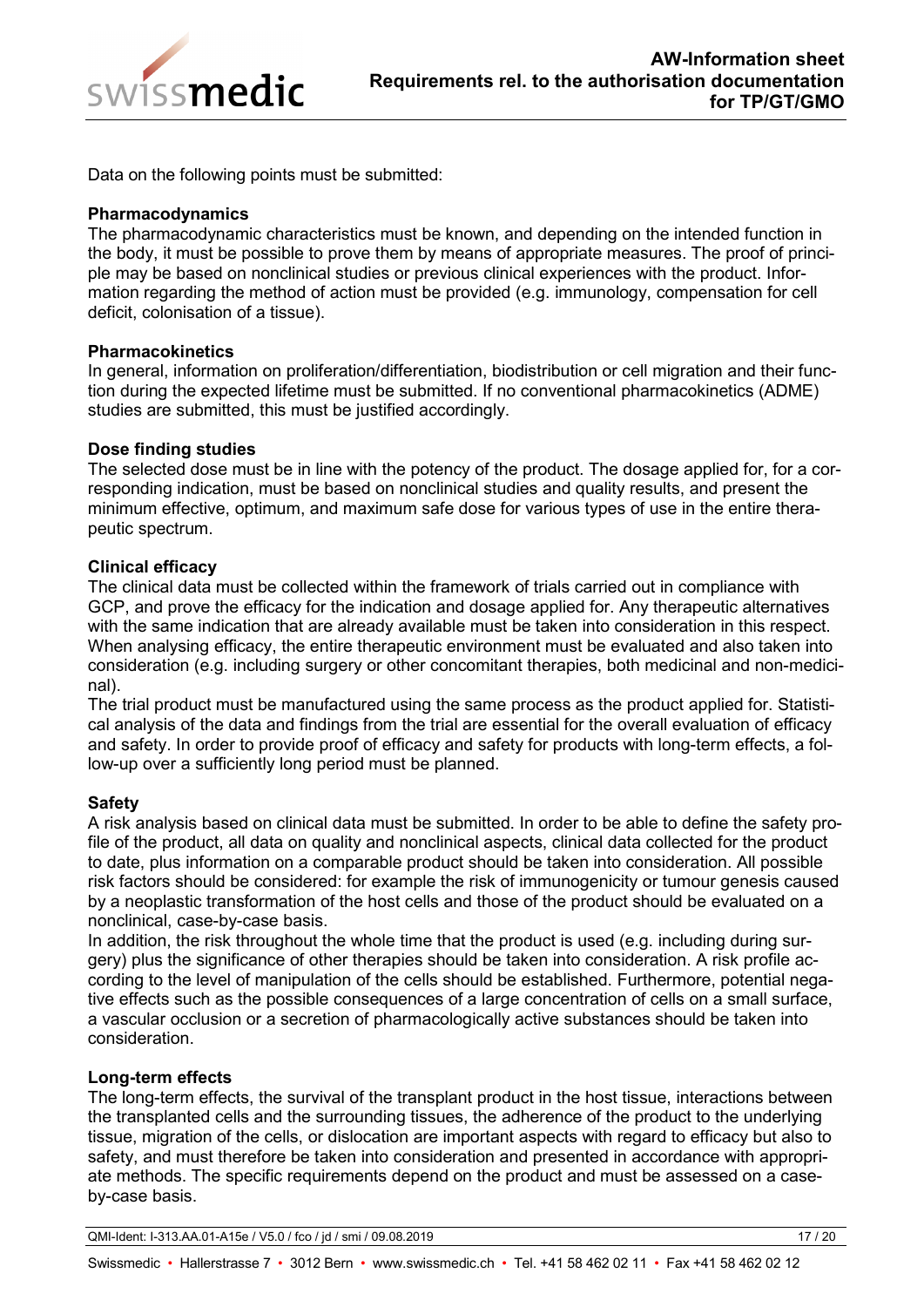

For products containing a matrix (medical devices), the requirements relating to medical devices must also be respected. The characteristics, performance, biocompatibility and cell interactions with the host tissue or with the cells of the product must be described.

#### **Pharmacovigilance planning**

Reference should be made to the publication in the Swissmedic Journal (05/2006) regarding "ICH-Guideline and Pharmacovigilance Planning (E2E): Implementation in Switzerland". The pharmacovigilance plans and safety specifications can be either submitted as stand-alone documents or integrated within the CTD. A separate document is preferable.

#### **Documents to be submitted after authorisation has been granted: RMP summaries**

An RMP Summary must be submitted for all authorisation applications (see also chapter 5). **The submission of the RMP Summary is a requirement that is specified after the application has been approved.**

The RMP Summary should be submitted, in English, to Swissmedic as a separate document (for format and content see the document "Guidance on format of the risk-management plan in the European Union part VI: Summary of activities in the risk-management plan by product") with a cover letter (not a separate application) up to 60 calendar days after approval of the authorisation application (submission via Swissmedic Portal: delivery type "communication", CD by post or eCTD). A translation into the Swiss national languages is not envisaged. The publication language is English, and the company is responsible for ensuring that the text is correct. When drafting the summary, ensure that it is complete (list all risks and risk minimisation measures) and easily comprehensible. The RMP Summary will be checked by Swissmedic and, provided there is no cause for complaint, published on the Swissmedic website with a link to AIPS. No separate correspondence is conducted with the marketing authorisation holder. In the event of a complaint, the marketing authorisation holder will be contacted. Updates to RMP summaries: If RMP Updates are required during the life cycle of the medicinal product (see chapter 7), the RMP Summary should also be updated. The above-mentioned requirements relating to form and content apply to these updates. The RMP Updates should be submitted together with the PSUR/PBRERs. For detailed information, see "MU103\_10\_001e\_WL Guidance document RMP/ICH E2E Information for submission of RMP HMV4" on the Swissmedic website  $\rightarrow$  Human medicines  $\rightarrow$  Market surveillance  $\rightarrow$  Risk Management (PSURs, PV Planning, RMP summaries).

## **PSUR**

Once a product has been authorised, Periodic Safety Update Reports (PSURs) must be submitted at yearly intervals. Accordingly, explanations concerning the PSURs can be found in the guidance document "MU103\_10\_002e\_WL Guidance document Information on PSUR PBRER submission HMV4" on the Swissmedic website  $\rightarrow$  Human medicines  $\rightarrow$  Market surveillance  $\rightarrow$  Risk Management (PSURs, PV Planning, RMP summaries). If you have any questions please contact us on the following phone number  $+41$  (0)58 462 02 43. The PSUR (if applicable as a new eCTD sequence), together with the corresponding form ...I-314.AA.01-A11e Form PSUR PBRER TpP/GT/GMO", should be sent to the following address: Swissmedic, Schweizerisches Heilmittelinstitut, Einheit Transplantate, Hallerstrasse 7, 3012 Bern, or can be submitted via the Portal. The form is available on the Swissmedic website  $\rightarrow$  Human medicines  $\rightarrow$  Special categories  $\rightarrow$  Transplant products  $\rightarrow$ Documents and Forms  $\rightarrow$  Biovigilance TpP/GT/GMO.

## **Biovigilance**

A patient monitoring system with a corresponding action plan must be drawn up. Since the products in question are new and their risks are not all known, all adverse effects, and not only those that are severe, must be reported to Swissmedic. This includes events that have occurred during the harvesting, application and preparation of the products. For products containing GMO, this also applies to the inadvertent release of the product into the environment or transmission to other humans or

QMI-Ident: I-313.AA.01-A15e / V5.0 / fco / jd / smi / 09.08.2019 18 / 20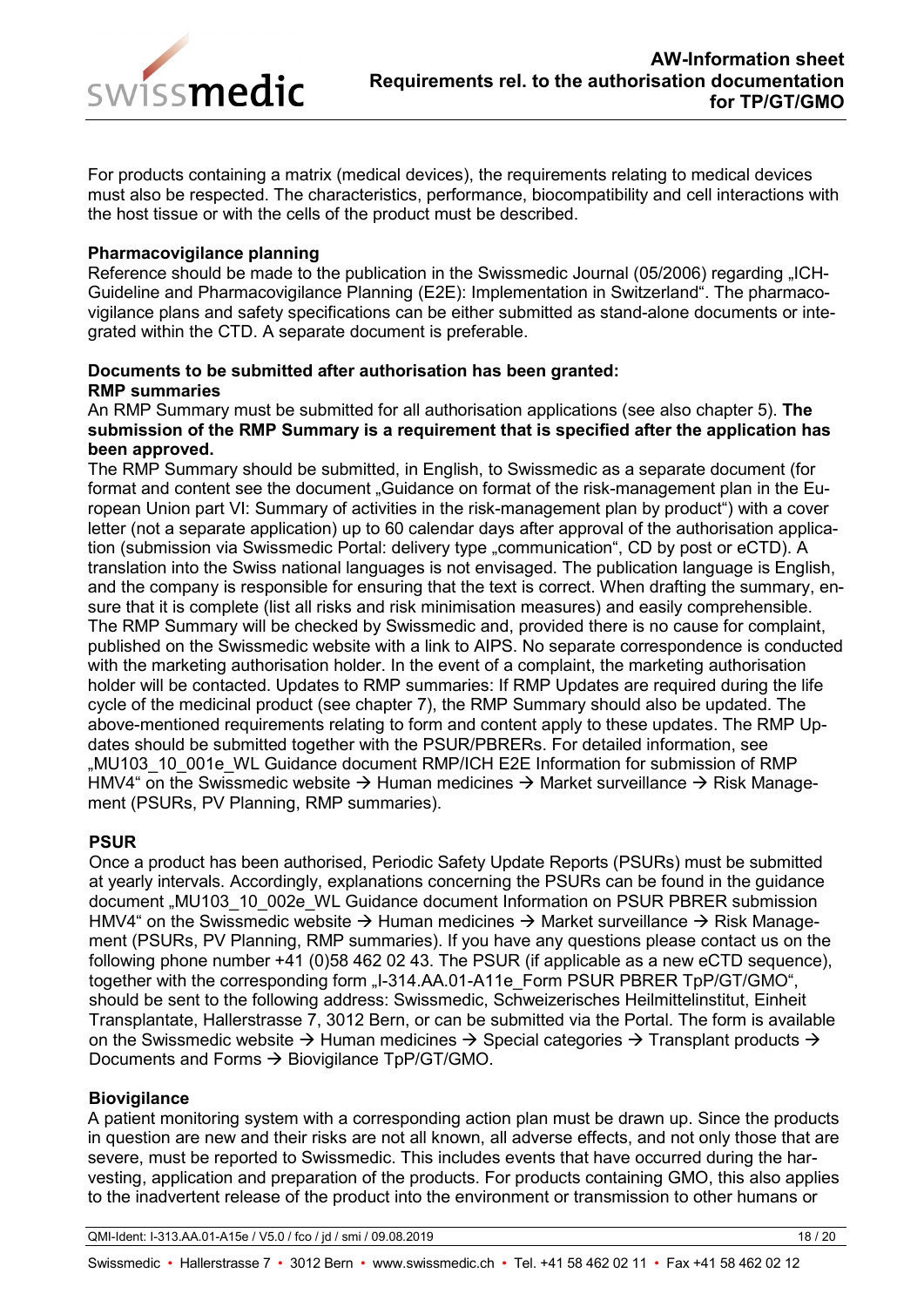

animals. More comprehensive information on reports relating to TpP/GT/GMO can be found on the Swissmedic website  $\rightarrow$  Human medicines  $\rightarrow$  Special categories  $\rightarrow$  Transplant products  $\rightarrow$  Documents and Forms  $\rightarrow$  Biovigilance TpP/GT/GMO.

The reports should be sent, using a CIOMS form and/or the form "I-314.AA.01-A03e Form Report of an Adverse Drug Reaction to a TpP/GT/GMO", to the following address: [biovigilance@swiss](mailto:biovigilance@swissmedic.ch)[medic.ch.](mailto:biovigilance@swissmedic.ch)

QMI-Ident: I-313.AA.01-A15e / V5.0 / fco / jd / smi / 09.08.2019 19 / 20 19 19 / 20